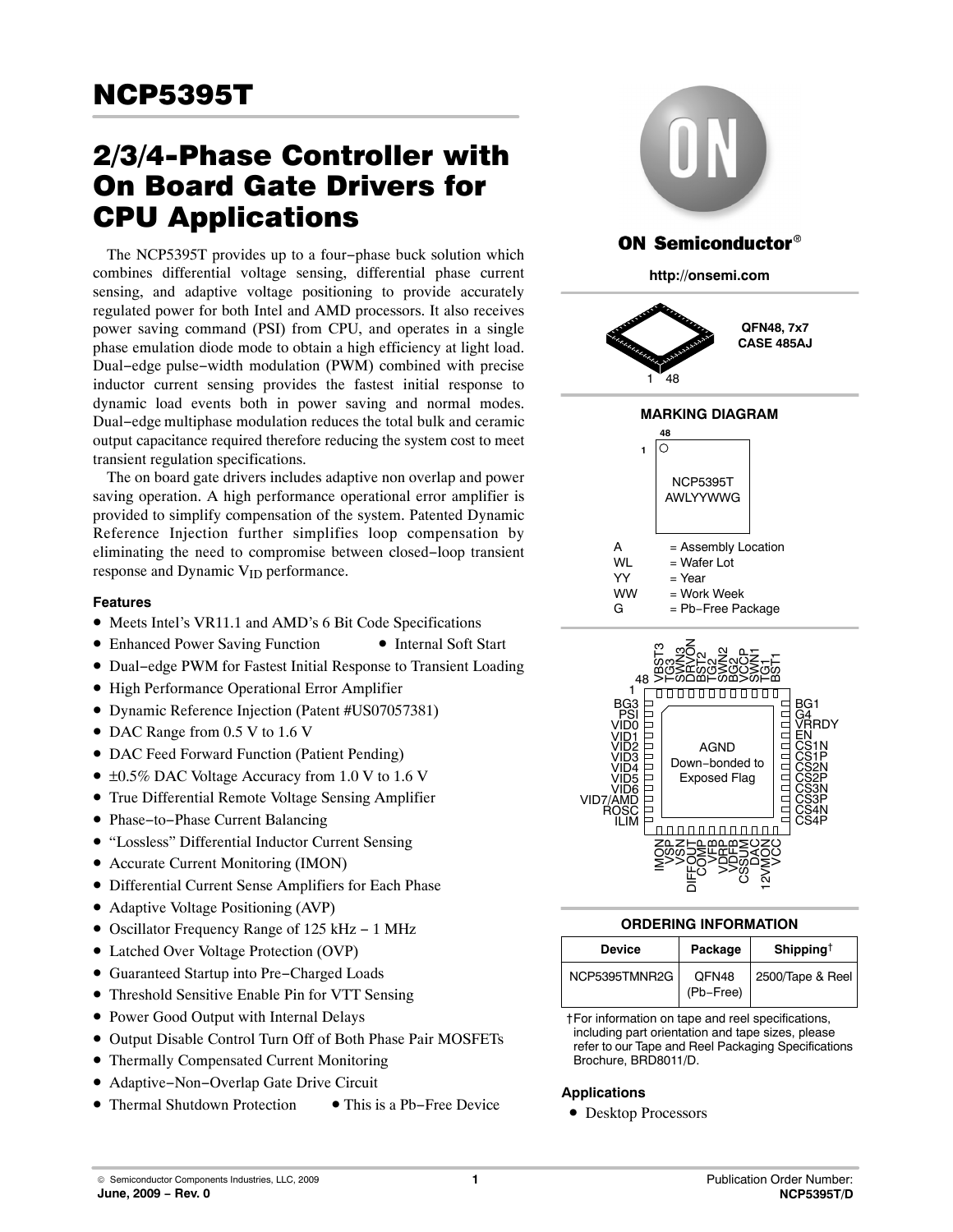

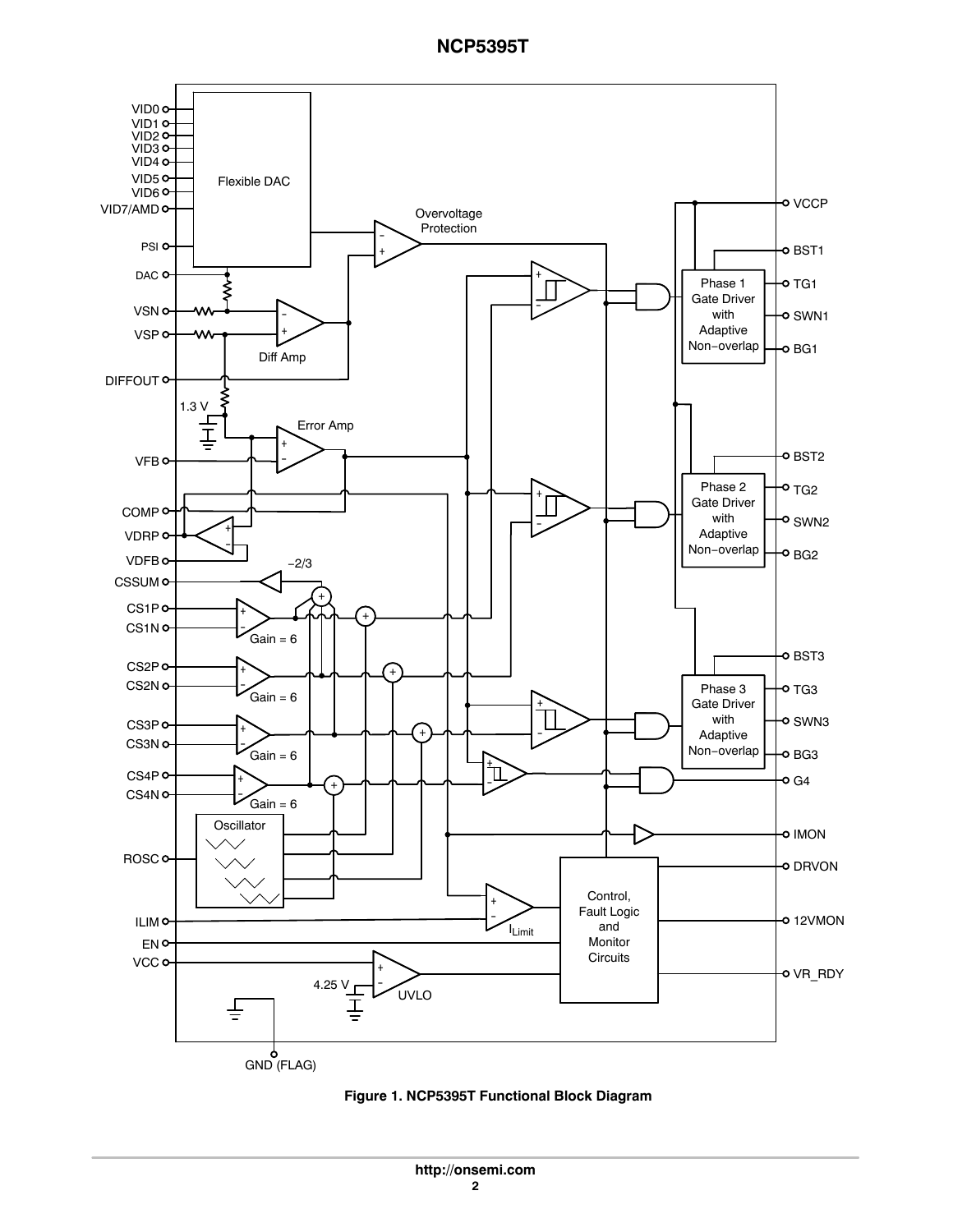

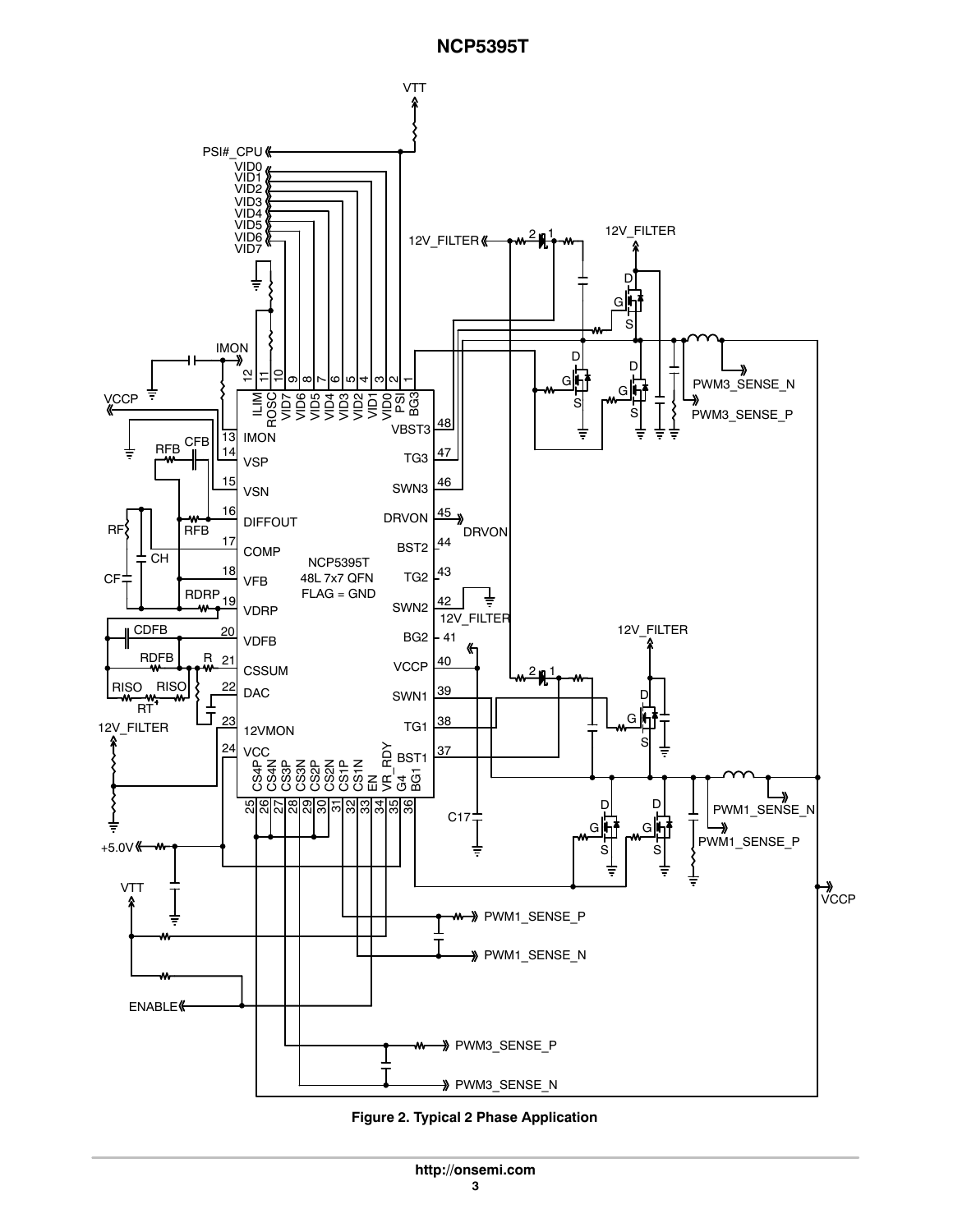

**Figure 3. Typical 3 Phase Application**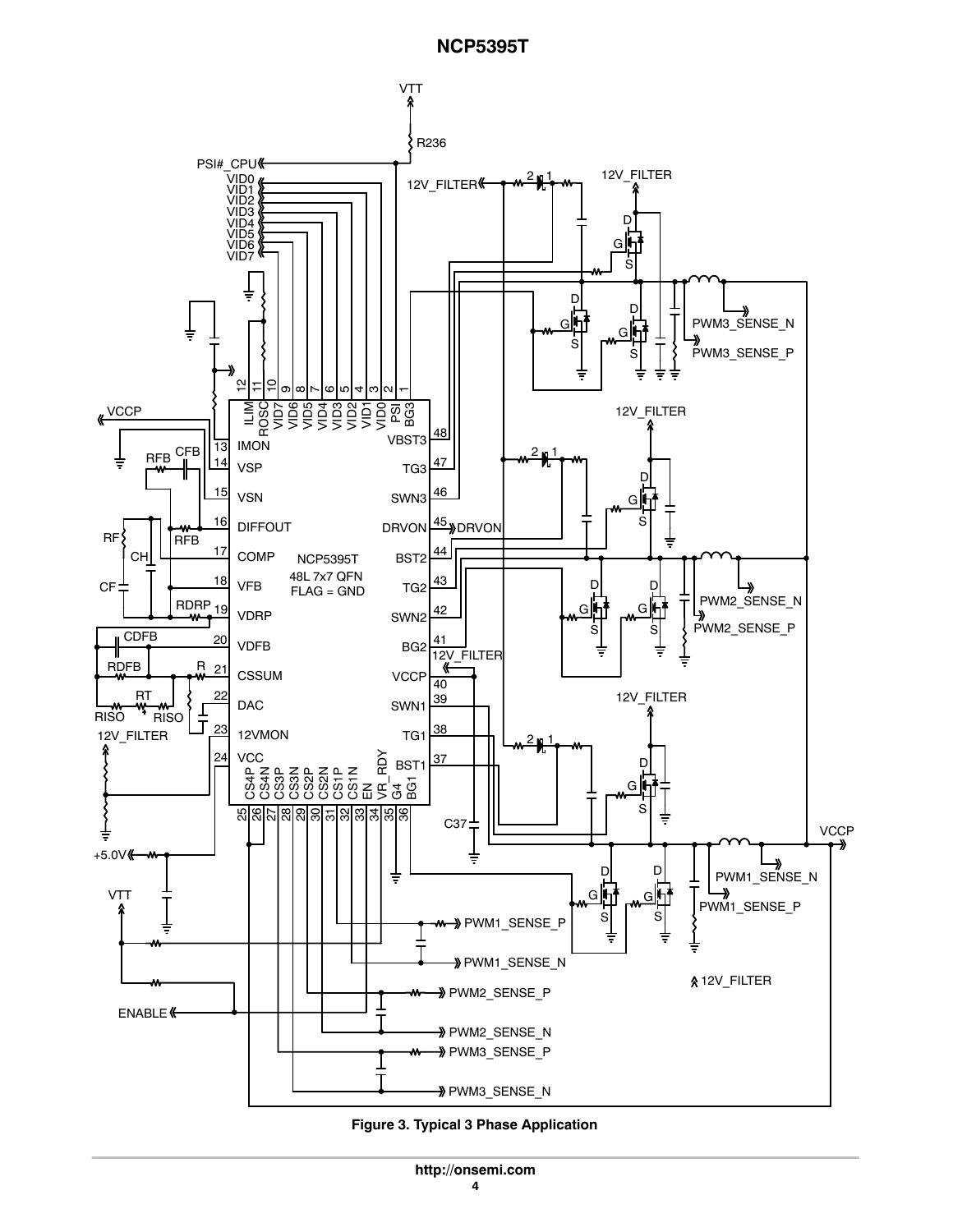

**Figure 4. Typical 4 Phase Application**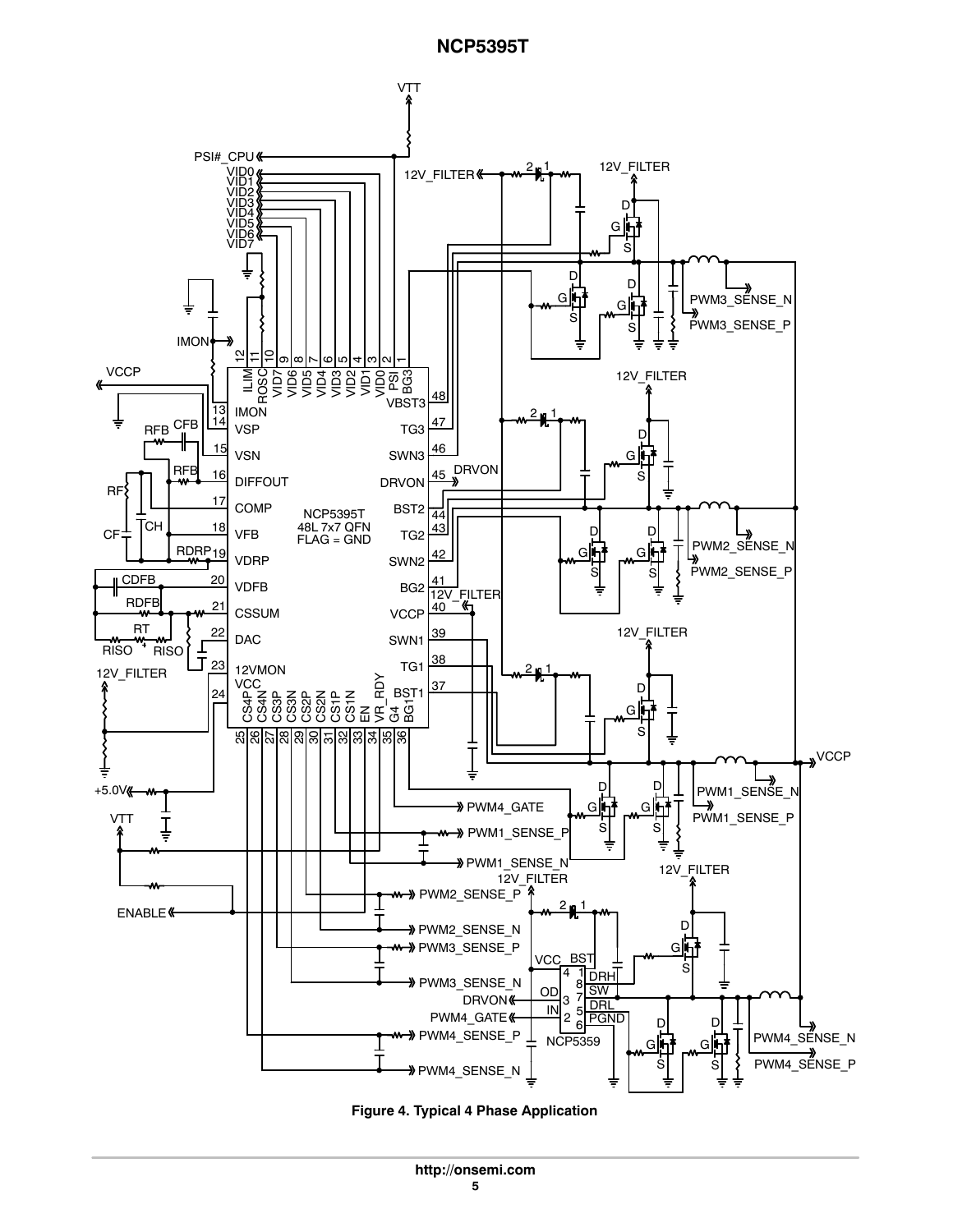#### **Table 1. Pin Descriptions**

| Pin No.        | Symbol            | <b>Description</b>                                                                                                                       |
|----------------|-------------------|------------------------------------------------------------------------------------------------------------------------------------------|
| 1              | BG <sub>3</sub>   | Low side gate drive #3                                                                                                                   |
| $\overline{c}$ | PSI               | Power Saving Control. Low = single phase operation; High = normal operation                                                              |
| 3              | VID <sub>0</sub>  | Voltage ID DAC input                                                                                                                     |
| 4              | VID <sub>1</sub>  | Voltage ID DAC input                                                                                                                     |
| 5              | VID <sub>2</sub>  | Voltage ID DAC input                                                                                                                     |
| 6              | VID <sub>3</sub>  | Voltage ID DAC input                                                                                                                     |
| 7              | VID4              | Voltage ID DAC input                                                                                                                     |
| 8              | VID <sub>5</sub>  | Voltage ID DAC input                                                                                                                     |
| 9              | VID <sub>6</sub>  | Voltage ID DAC input                                                                                                                     |
| 10             | VID7/AMD          | Voltage ID DAC input. Pull to $V_{CC}$ (5 V) to enable AMD 6-bit DAC code.                                                               |
| 11             | ROSC              | A resistance from this pin to ground programs the oscillator frequency and provides a 2 V reference<br>for programming the ILIM voltage. |
| 12             | <b>ILIM</b>       | Over current shutdown threshold setting. ILIM = VDRP - 1.3 V. Resistor divide ROSC to set threshold                                      |
| 13             | imon              | 0 to 1.1 V analog signal proportional to the output load current. VSN referenced Clamped to 1.1 Vmax                                     |
| 14             | VSP               | Non-inverting input to the internal differential remote sense amplifier                                                                  |
| 15             | <b>VSN</b>        | Inverting input to the internal differential remote sense amplifier                                                                      |
| 16             | <b>DIFFOUT</b>    | Output of the differential remote sense amplifier                                                                                        |
| 17             | COMP              | Output of the compensation amplifier                                                                                                     |
| 18             | <b>VFB</b>        | Compensation amplifier voltage feedback                                                                                                  |
| 19             | <b>VDRP</b>       | Voltage output signal proportional to current used for current limit and output voltage droop                                            |
| 20             | <b>VDFB</b>       | Droop Amplifier Voltage Feedback                                                                                                         |
| 21             | <b>CSSUM</b>      | Inverted Sum of the Differential Current Sense inputs                                                                                    |
| 22             | <b>DAC</b>        | DAC output used to provide feed forward for dynamic VID                                                                                  |
| 23             | 12VMON            | Monitor a 12 V input through a resistor divider                                                                                          |
| 24             | <b>VCC</b>        | Power for the internal control circuits with UVLO monitor                                                                                |
| 25             | CS4P              | Non-inverting input to current sense amplifier #4                                                                                        |
| 26             | CS4N              | Inverting input to current sense amplifier #4                                                                                            |
| 27             | CS3P              | Non-inverting input to current sense amplifier #3                                                                                        |
| 28             | CS3N              | Inverting input to current sense amplifier #3                                                                                            |
| 29             | CS <sub>2</sub> P | Non-inverting input to current sense amplifier #2                                                                                        |
| 30             | CS <sub>2N</sub>  | Inverting input to current sense amplifier #2                                                                                            |
| 31             | CS1P              | Non-inverting input to current sense amplifier #1                                                                                        |
| 32             | CS1N              | Inverting input to current sense amplifier #1                                                                                            |
| 33             | EN                | Threshold sensitive input. High = startup, Low = shutdown.                                                                               |
| 34             | VR_RDY            | Open collector output. High indicates that the output is regulating                                                                      |
| 35             | G4                | PWM output pulse to gate driver.                                                                                                         |
| 36             | BG <sub>1</sub>   | Low side gate drive #1                                                                                                                   |
| 37             | BST <sub>1</sub>  | Upper MOSFET floating bootstrap supply for driver#1                                                                                      |
| 38             | TG1               | High side gate drive #1                                                                                                                  |
| 39             | SWN1              | Switch Node #1                                                                                                                           |
| 40             | <b>VCCP</b>       | Power V <sub>CC</sub> for gate drivers with UVLO monitor                                                                                 |
| 41             | BG <sub>2</sub>   | Low side gate drive #2                                                                                                                   |
| 42             | SWN <sub>2</sub>  | Switch Node #2                                                                                                                           |
| 43             | TG <sub>2</sub>   | High side gate drive #2                                                                                                                  |
| 44             | BST <sub>2</sub>  | Upper MOSFET floating bootstrap supply for driver#2                                                                                      |
| 45             | <b>DRVON</b>      | <b>Bidirectional Gate Drive Enable</b>                                                                                                   |
| 46             | SWN3              | Switch Node #3                                                                                                                           |
| 47             | TG3               | High side gate drive #3                                                                                                                  |
| 48             | BST3              | Upper MOSFET floating bootstrap supply for driver#3                                                                                      |
| <b>FLAG</b>    | <b>GND</b>        | Power supply return (QFN Flag)                                                                                                           |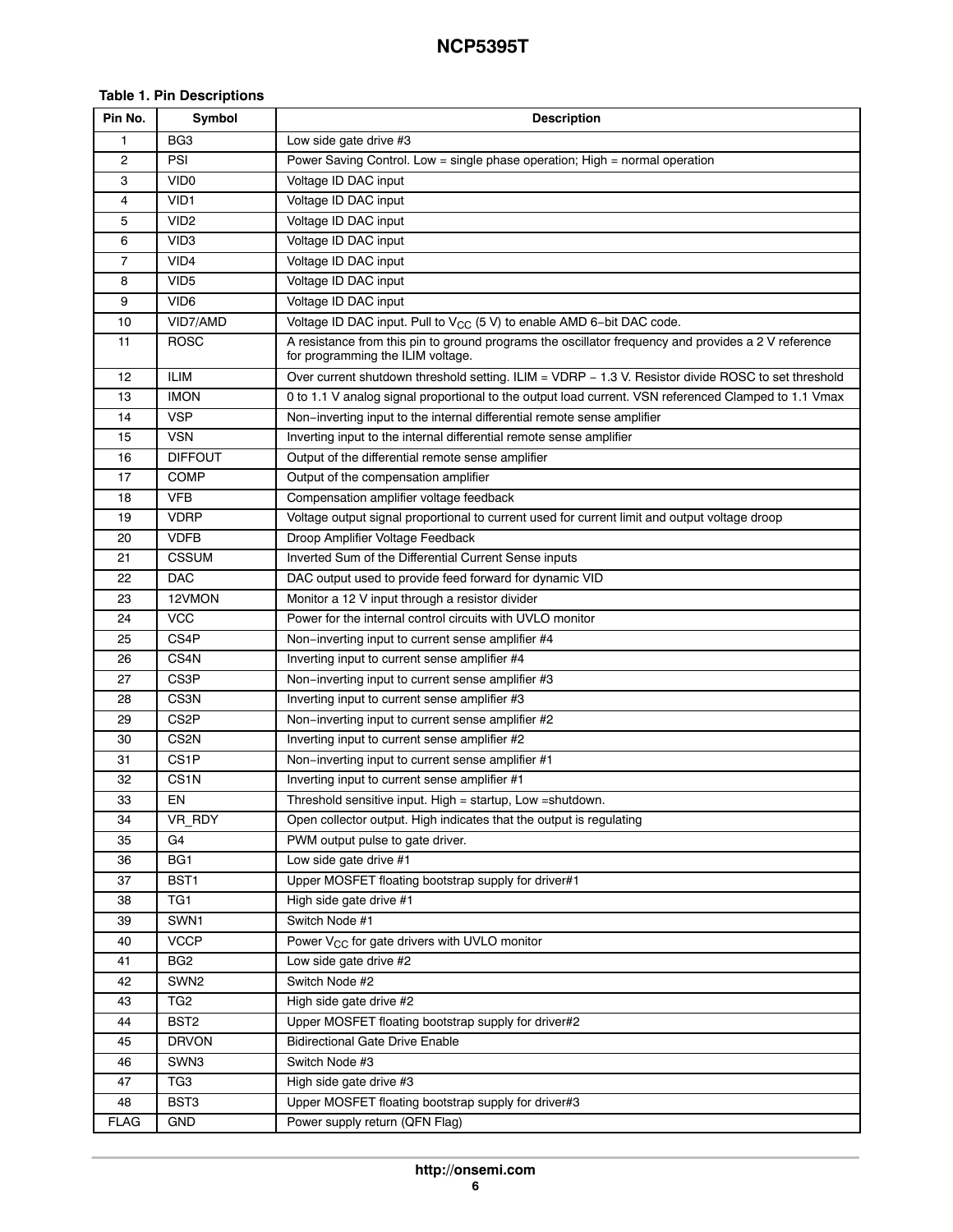#### **ABSOLUTE MAXIMUM RATINGS**

| Rating                                          | Symbol                  | Value                                                                                | Unit   |
|-------------------------------------------------|-------------------------|--------------------------------------------------------------------------------------|--------|
| <b>ELECTRICAL INFORMATION</b>                   |                         |                                                                                      |        |
| Controller Power Supply Voltages to GND         | $V_{\rm CC}$            | $-0.3, 7$                                                                            | V      |
| Driver Power Supply Voltages to GND             | $V_{CCP}$               | $-0.3, 15$                                                                           | $\vee$ |
| High-Side Gate Driver Supplies: BSTx to SWNx    | $V_{BST} - V_{SWN}$     | 35 V wrt/GND<br>40 $V \le 50$ ns wrt/GND<br>$-0.3$ , 15 wrt/SWN                      | $\vee$ |
| High-Side FET Gate Driver Voltages: TGx to SWNx | $V_{TG} - V_{SWN}$      | $BOOT + 0.3 V$<br>35 $V \le 50$ ns wrt/GND<br>$-0.3$ , 15 wrt/SWN<br>$-5$ V (200 ns) | $\vee$ |
| Switch Node: SWNx                               | <b>V<sub>SWN</sub></b>  | 35<br>40 $V \le 50$ ns wrt/GND<br>$-5$ VDC<br>$-10 V (200 ns)$                       | $\vee$ |
| Low-Side Gate Drive: BGx                        | $V_{BG}$ – AGND         | $V_{\text{CC}} + 0.3 V$<br>$-5$ V (200 ns)                                           | $\vee$ |
| Logic Inputs                                    | V <sub>LOGIC</sub>      | $-0.3, 6$                                                                            | $\vee$ |
| <b>GND</b>                                      | <b>V<sub>GND</sub></b>  | $\mathbf 0$                                                                          | V      |
| $V -$                                           |                         | $GND \pm 300$                                                                        | mV     |
| Imon Out                                        | <b>V<sub>IMON</sub></b> | 1.1                                                                                  | $\vee$ |
| All Other Pins                                  |                         | $-0.3, 5.5$                                                                          | $\vee$ |

#### **THERMAL INFORMATION**

| <b>Thermal Characteristic</b><br>QFN Package (Note 1) | $R_{\theta JA}$           | 30.5            | $\degree$ C/W |
|-------------------------------------------------------|---------------------------|-----------------|---------------|
| Operating Junction Temperature Range (Note 2)         |                           | 0 to 125        | ℃             |
| Operating Ambient Temperature Range                   | Т <sub>АМВ</sub>          | 0 to $+70$      | °C            |
| Maximum Storage Temperature Range                     | $\mathsf{T}_{\text{STG}}$ | $-55$ to $+150$ | ℃             |
| Moisture Sensitivity Level<br><b>QFN Package</b>      | <b>MSL</b>                |                 |               |

Stresses exceeding Maximum Ratings may damage the device. Maximum Ratings are stress ratings only. Functional operation above the Recommended Operating Conditions is not implied. Extended exposure to stresses above the Recommended Operating Conditions may affect device reliability.

\*All signals referenced to GND unless noted otherwise.

\*The maximum package power dissipation must be observed.

1. JESD 51−5 (1S2P Direct−Attach Method) with 0 LFM

2. Operation at −40°C to 0°C guaranteed by design, not production tested.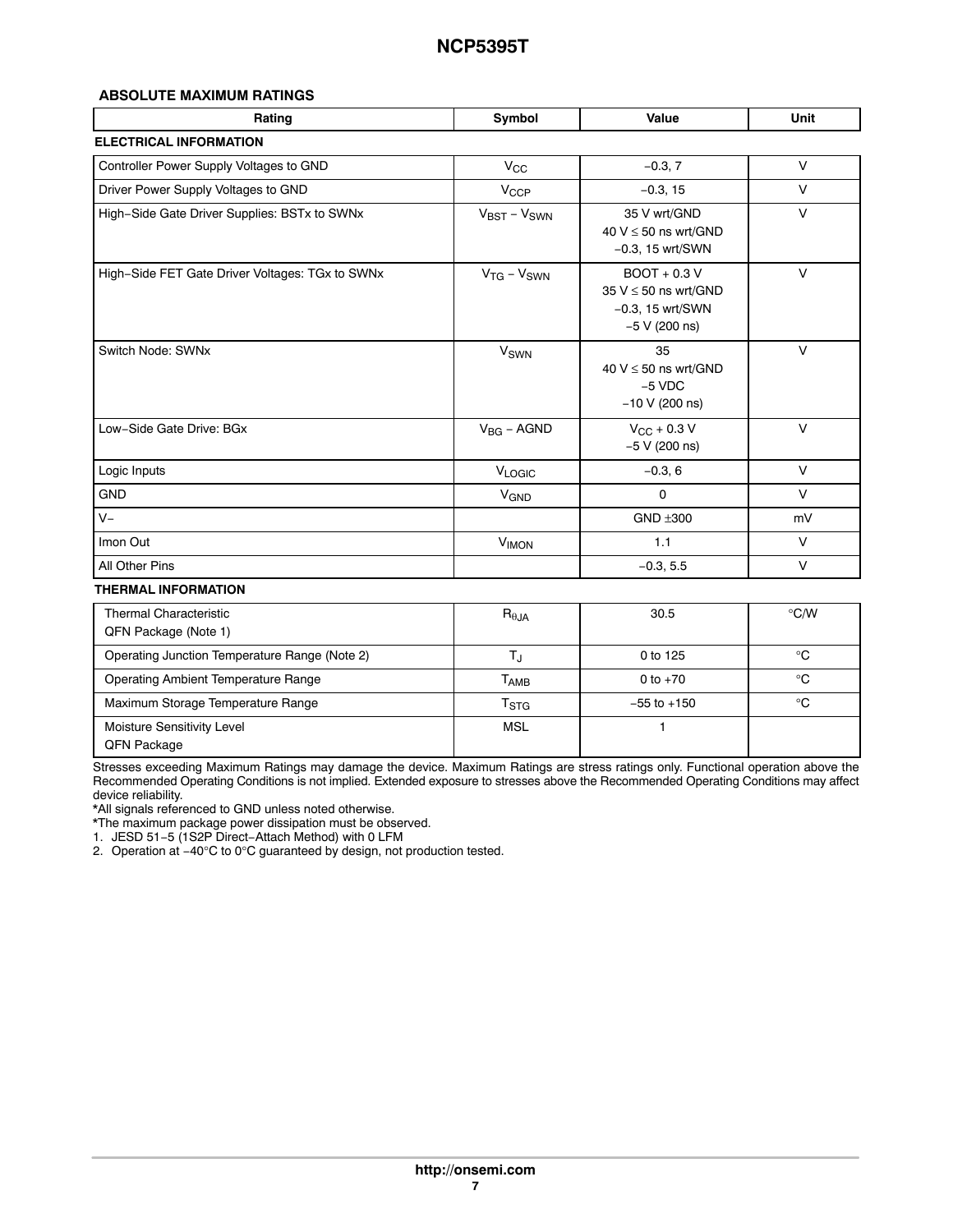#### <span id="page-7-0"></span>**ELECTRICAL CHARACTERISTICS**

 $0^{\circ}$ C < T<sub>A</sub> < 70°C;  $0^{\circ}$ C < T<sub>J</sub> < 125°C; 4.75 < V<sub>CC</sub> < 5.25 V; All DAC Codes; C<sub>VCC</sub> = 0.1 µF unless otherwise noted.

| <b>Parameter</b>                                                        | <b>Test Conditions</b>                                                                                                                                       | Min                                                  | Typ                      | Max                                  | Unit       |
|-------------------------------------------------------------------------|--------------------------------------------------------------------------------------------------------------------------------------------------------------|------------------------------------------------------|--------------------------|--------------------------------------|------------|
| <b>ERROR AMPLIFIER</b>                                                  |                                                                                                                                                              |                                                      |                          |                                      |            |
| Open Loop DC Gain                                                       | $C_1 = 60$ pF to GND,<br>$R_1 = 10 k\Omega$ to GND                                                                                                           | $\qquad \qquad$                                      | 100                      | $\qquad \qquad -$                    | dB         |
| Open Loop Unity Gain Bandwidth                                          | $C_L = 60$ pF to GND,<br>$R_1 = 10 k\Omega$ to GND                                                                                                           | $\overline{a}$                                       | 18                       | $\equiv$                             | <b>MHz</b> |
| Open Loop Phase Margin                                                  | $C_L = 60$ pF to GND,<br>$R_1 = 10 \text{ k}\Omega$ to GND                                                                                                   | $\equiv$                                             | 70                       | $\equiv$                             | $\circ$    |
| <b>Slew Rate</b>                                                        | $\Delta V_{in}$ = 100 mV, G = -10V/V,<br>$\Delta V_{\text{out}} = 1.5 \text{ V} - 2.5 \text{ V}$ ,<br>$C_1 = 60$ pF to GND,<br>DC Load = $\pm$ 125 µA to GND | $\frac{1}{2}$                                        | 10                       | $\equiv$                             | $V/\mu s$  |
| Maximum Output Voltage                                                  | 10 mV of Overdrive,<br>$I_{\text{SOLIRCF}} = 2.0 \text{ mA}$                                                                                                 | 3.0                                                  | $\overline{\phantom{0}}$ |                                      | $\vee$     |
| Minimum Output Voltage                                                  | 10 mV of Overdrive.<br>$I_{SINK}$ = 500 µA                                                                                                                   | $\overline{\phantom{m}}$                             | $\overline{\phantom{m}}$ | 75                                   | mV         |
| Output Source Current                                                   | 10 mV of Overdrive,<br>$V_{\text{out}} = 3.5 V$                                                                                                              | 1.5                                                  | 2.0                      | $\overline{\phantom{a}}$             | mA         |
| <b>Output Sink Current</b>                                              | 10 mV of Overdrive,<br>$V_{\text{out}} = 0.1 V$                                                                                                              | 0.65                                                 | 1.0                      |                                      | mA         |
| DIFFERENTIAL SUMMING AMPLIFIER                                          |                                                                                                                                                              |                                                      |                          |                                      |            |
| V+ Input Pull down Resistance                                           | $DRVON = low$<br>$DRVON = high$                                                                                                                              | $\overline{\phantom{0}}$<br>$\overline{\phantom{0}}$ | 0.6<br>6.0               | $\overline{\phantom{m}}$<br>$\equiv$ | $k\Omega$  |
| V+ Input Bias Voltage                                                   | $DRVON = low$<br>$DRVON = high$                                                                                                                              | $\equiv$<br>0.8                                      | 0.05<br>0.88             | 0.1<br>0.95                          | $\vee$     |
| Input Voltage Range (Note 3)                                            |                                                                                                                                                              | $-0.3$                                               | $\overline{\phantom{m}}$ | 3.0                                  | V          |
| -3 dB Bandwidth                                                         | $C_L = 80$ pF to GND,<br>$R_1 = 10 k\Omega$ to GND                                                                                                           | $\overline{\phantom{0}}$                             | 15                       | $\overline{\phantom{a}}$             | <b>MHz</b> |
| Closed Loop DC gain VS to Diffout                                       | $VS$ + to $VS$ – = 0.5 V to 1.6 V                                                                                                                            | 0.98                                                 | 1.0                      | 1.02                                 | V/V        |
| Maximum Output Voltage                                                  | 10 mV of Overdrive,<br>$I_{\text{SOURCE}} = 2 \text{ mA}$                                                                                                    | 3.0                                                  | $\frac{1}{2}$            | $\equiv$                             | $\vee$     |
| Minimum Output Voltage                                                  | 10 mV of Overdrive,<br>$I_{SINK}$ = 1 mA                                                                                                                     | $\qquad \qquad -$                                    | $\equiv$                 | 0.5                                  | $\vee$     |
| <b>Output Source Current</b>                                            | 10 mV of Overdrive,<br>$V_{\text{out}} = 3 V$                                                                                                                | 1.5                                                  | 2.0                      | $\equiv$                             | mA         |
| <b>Output Sink Current</b>                                              | 10 mV of Overdrive,<br>$V_{\text{out}} = 0.2 V$                                                                                                              | 1.0                                                  | 1.5                      | $\equiv$                             | mA         |
| <b>INTERNAL OFFSET VOLTAGE</b>                                          |                                                                                                                                                              |                                                      |                          |                                      |            |
| Offset Voltage to the (+) Pin of the Error Amp & the<br><b>VDRP Pin</b> |                                                                                                                                                              | $-2$                                                 | 0                        | $+2$                                 | mV         |

3. Design guaranteed.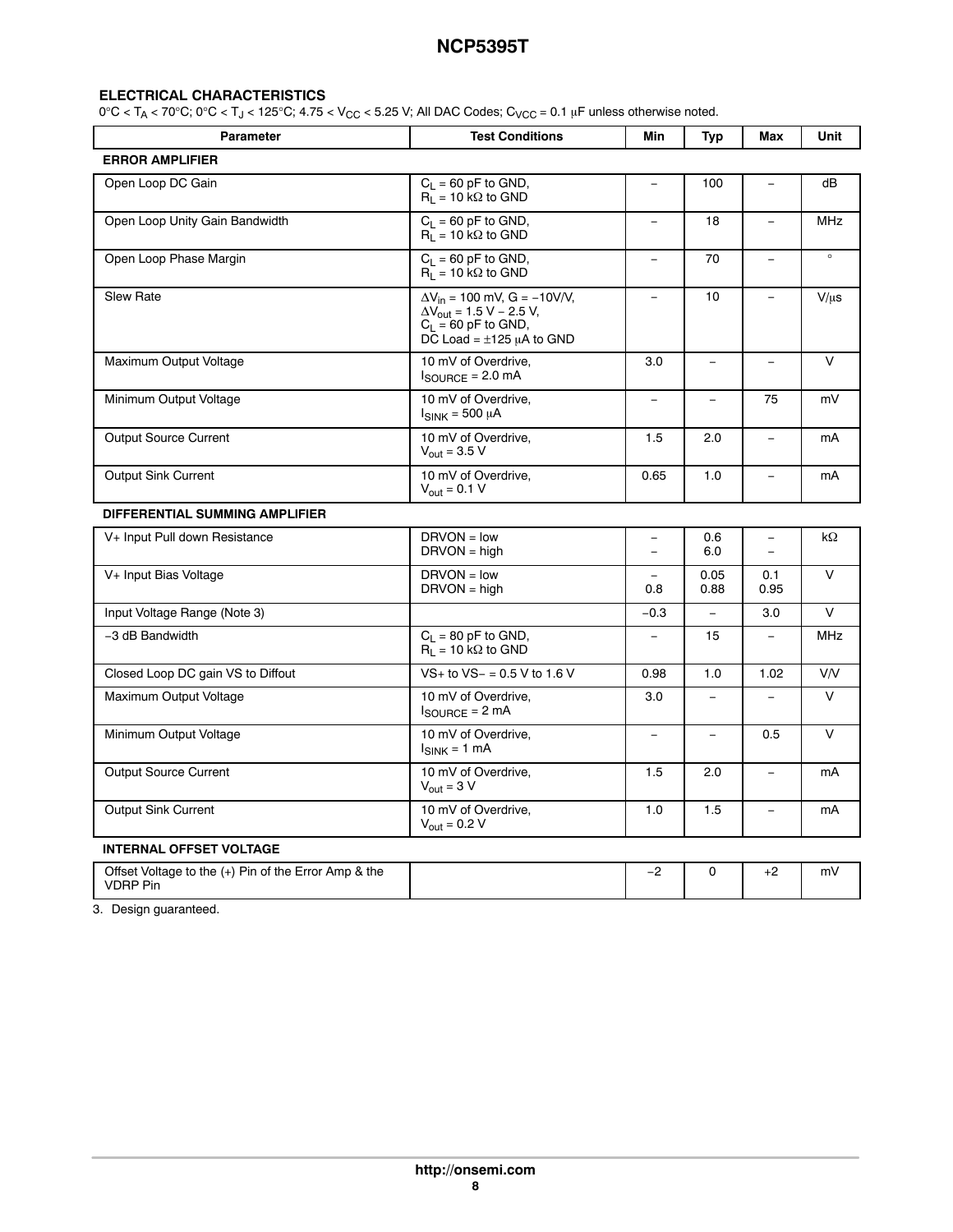#### **ELECTRICAL CHARACTERISTICS**

 $0^{\circ}C < T_A < 70^{\circ}C$ ;  $0^{\circ}C < T_J < 125^{\circ}C$ ;  $4.75 < V_{CC} < 5.25$  V; All DAC Codes;  $C_{VCC} = 0.1$  µF unless otherwise noted.

| <b>Parameter</b>                                        | <b>Test Conditions</b>                                                   | Min                      | <b>Typ</b>               | Max                      | Unit      |  |
|---------------------------------------------------------|--------------------------------------------------------------------------|--------------------------|--------------------------|--------------------------|-----------|--|
| <b>VDROOP AMPLIFIER</b>                                 |                                                                          |                          |                          |                          |           |  |
| Inverting Voltage Range                                 |                                                                          | 0                        | 1.3                      | 3.0                      | $\vee$    |  |
| Open Loop DC Gain                                       | $C_L$ = 20 pF to GND including ESD<br>$R_1 = 1 k\Omega$ to GND           | $\overline{\phantom{a}}$ | 100                      |                          | dB        |  |
| Open Loop Unity Gain Bandwidth                          | $C_L = 20$ pF to GND including ESD<br>$R_1 = 1 k\Omega$ to GND           | $\overline{\phantom{m}}$ | 18                       | $\overline{\phantom{a}}$ | MHz       |  |
| Open Loop Phase Margin                                  | $C_L$ = 20 pF to GND including ESD<br>$R_L = 1 k\Omega$ to GND           | $\overline{\phantom{a}}$ | 70                       | $\overline{\phantom{a}}$ | $\circ$   |  |
| <b>Slew Rate</b>                                        | $C_L$ = 20 pF to GND including ESD<br>$R_L = 1 k\Omega$ to GND           | $\overline{\phantom{a}}$ | 10                       | $\overline{\phantom{m}}$ | $V/\mu s$ |  |
| Maximum Output Voltage                                  | 10 mV of Overdrive,<br>$I_{\text{SOURCE}} = 4.0 \text{ mA}$              | 3.0                      | $\equiv$                 | $\equiv$                 | $\vee$    |  |
| Minimum Output Voltage                                  | 10 mV of Overdrive,<br>$I_{SINK}$ = 1.0 mA                               | $\overline{\phantom{m}}$ | $\overline{\phantom{0}}$ | 1.0                      | $\vee$    |  |
| Output Source Current                                   | 10 mV of Overdrive,<br>$V_{\text{out}} = 3.0 V$                          | 4.0                      | $\overline{\phantom{0}}$ | $\overline{\phantom{m}}$ | mA        |  |
| Output Sink Current                                     | 10 mV of Overdrive,<br>$V_{\text{out}} = 1.0 V$                          | 1.0                      | $\equiv$                 | $\equiv$                 | mA        |  |
| <b>CSSUM AMPLIFIER</b>                                  |                                                                          |                          |                          |                          |           |  |
| Current Sense Input to V <sub>DRP</sub> -3 dB Bandwidth | $C_1 = 10$ pF to GND,<br>$R_1 = 10 k\Omega$ to GND                       | $\qquad \qquad -$        | 12                       | $\overline{\phantom{a}}$ | MHz       |  |
| Current Summing Amp Output Offset Voltage               | $CSx - CSNx = 0, CSx = 1.1 V$                                            | $-13$                    | $\equiv$                 | 8.0                      | mV        |  |
| Maximum CSSUM Output Voltage                            | $CSx - CSxN = -0.2 V$<br>(all phases) $I_{\text{SOURCE}} = 1 \text{ mA}$ | 3.0                      |                          |                          | $\vee$    |  |
| Minimum CSSUM Output Voltage                            | $CSx - CSxN = 0.7 V$<br>(all phases) $I_{SINK} = 1$ mA                   | $\equiv$                 | $\overline{\phantom{0}}$ | 0.3                      | $\vee$    |  |
| Output Source Current                                   | $V_{\text{out}} = 3.0 V$                                                 | 1.0                      | $\equiv$                 |                          | mA        |  |
| Output Sink Current                                     | $V_{\text{out}} = 0.3 V$                                                 | 4.0                      | $\equiv$                 | $\overline{\phantom{a}}$ | mA        |  |
| <b>PSI</b>                                              |                                                                          |                          |                          |                          |           |  |
| Enable High Input Leakage Current                       | External 1k Pull-up to 3.3 V                                             | $\overline{\phantom{0}}$ | $\equiv$                 | 1.0                      | μA        |  |
| Threshold                                               |                                                                          | 450                      | 600                      | 770                      | mV        |  |
| Delay                                                   |                                                                          | $\overline{\phantom{0}}$ | 100                      | $\overline{\phantom{m}}$ | ns        |  |
| <b>DRVON</b>                                            |                                                                          |                          |                          |                          |           |  |
| Output High Voltage                                     | Sourcing 500 µA                                                          | 3.0                      | $\qquad \qquad -$        | $\overline{\phantom{a}}$ | V         |  |
| Output Low Voltage                                      | Sinking 500 µA                                                           |                          |                          | 0.7                      | V         |  |
| Delay Time                                              | Propagation delays                                                       | $\overline{\phantom{a}}$ | 10                       | $\overline{\phantom{a}}$ | ns        |  |
| <b>Rise Time</b>                                        | $C_1$ (PCB) = 20 pF,<br>$\Delta \bar{V}$ o = 10% to 90%                  | $\overline{\phantom{a}}$ | 10                       | $\overline{\phantom{0}}$ | ns        |  |
| Fall Time                                               | $C_L$ (PCB) = 20 pF,<br>$\Delta$ Vo = 10% to 90%                         |                          | 10                       |                          | ns        |  |
| Internal Pull-Down Resistance                           |                                                                          | 35                       | 70                       | 140                      | $k\Omega$ |  |
| V <sub>CC</sub> Voltage when DRVON Output Valid         |                                                                          | $\qquad \qquad -$        | $\overline{\phantom{0}}$ | 2.0                      | $\vee$    |  |
| <b>CURRENT SENSE AMPLIFIERS</b>                         |                                                                          |                          |                          |                          |           |  |
| Input Bias Current                                      | $CSx = CSxN = 1.4 V$                                                     | $-50$                    | $\overline{\phantom{0}}$ | 50                       | nA        |  |
| Common Mode Input Voltage Range                         |                                                                          | $-0.3$                   | $\equiv$                 | 2.0                      | V         |  |
| Differential Mode Input Voltage Range                   |                                                                          | $-120$                   | $\overline{\phantom{0}}$ | 120                      | mV        |  |
| Current Sharing Offset CS1 to CSx (Note 3)              | all VIOS                                                                 | $-2.5$                   | $\overline{\phantom{0}}$ | 2.5                      | mV        |  |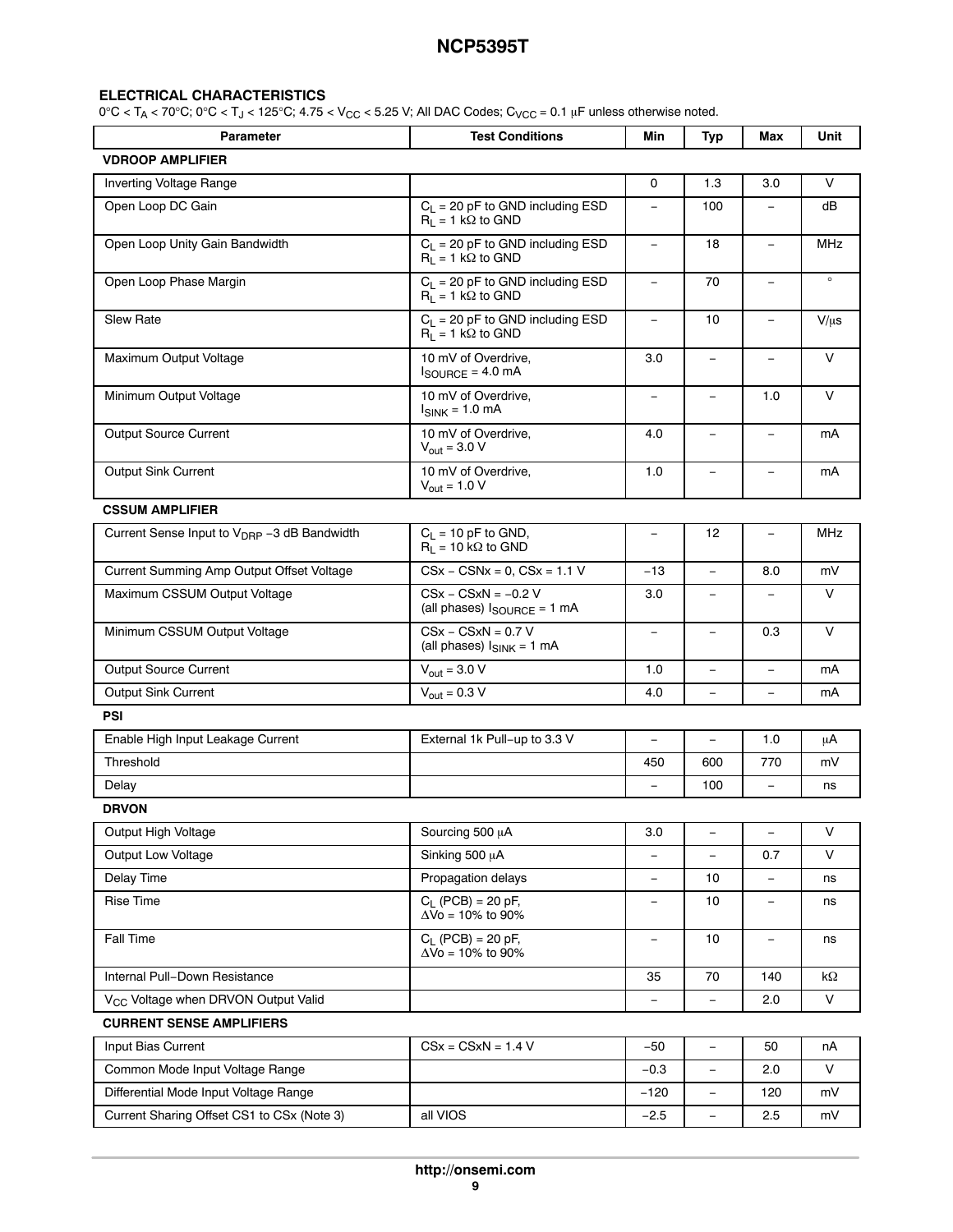#### **ELECTRICAL CHARACTERISTICS**

| <b>Parameter</b>                                        | <b>Test Conditions</b>                                                                                                                    | Min                      | Typ                      | Max      | Unit                 |
|---------------------------------------------------------|-------------------------------------------------------------------------------------------------------------------------------------------|--------------------------|--------------------------|----------|----------------------|
| <b>CURRENT SENSE AMPLIFIERS</b>                         |                                                                                                                                           |                          |                          |          |                      |
| Current Sense Input to PWM Gain                         | $0 V < C S x - C S x N < 0.1 V$                                                                                                           | 5.45                     | 5.75                     | 6.05     | V/V                  |
| Current Sense Input to CSSUM Gain                       | $0 V < C S x - C S x N < 0.1 V$                                                                                                           | $-3.834$                 | $-3.7$                   | $-3.574$ | V/V                  |
| <b>IMON</b>                                             |                                                                                                                                           |                          |                          |          |                      |
| V <sub>DRP</sub> to IMON Gain                           | 1.325 V > $V_{\text{DRP}}$ > 1.75 V                                                                                                       | 1.965                    | $\equiv$                 | 2.02     | V/V                  |
| Current Sense Input to V <sub>DRP</sub> -3 dB Bandwidth | $C_L = 30$ pF to GND,<br>$R_L = 100 \text{ k}\Omega$ to GND                                                                               | $\overline{\phantom{0}}$ | 4.0                      |          | MHz                  |
| Output Referred Offset Voltage                          | $V_{\text{DRP}} = 1.5 V$ , $I_{\text{SOURCE}} = 0 \text{ mA}$                                                                             | 0                        | 25                       | 50       | mV                   |
| Minimum Output Voltage                                  | $V_{\text{DRP}} = 1.3 V, I_{\text{SINK}} = 25 \mu A$                                                                                      |                          |                          | 0.1      | $\vee$               |
| Maximum Output Voltage                                  | $I_{\text{out}} = 300 \mu A$                                                                                                              | 1.0                      |                          |          | V                    |
| <b>Output Sink Current</b>                              | $V_{\text{out}} = 0.3 V$                                                                                                                  | 175                      | ÷,                       | ÷,       | μA                   |
| Maximum Clamp Voltage                                   | $IMON - VSN VDRP = HIGH$<br>$R_{\text{LOAD}} = \text{Open}$                                                                               | 1.1                      | $\overline{\phantom{0}}$ | 1.2      | V                    |
| <b>OSCILLATOR</b>                                       |                                                                                                                                           |                          |                          |          |                      |
| Switching Frequency Range                               |                                                                                                                                           | 100                      | $\equiv$                 | 1100     | kHz                  |
| Switching Frequency Accuracy                            | 200 kHz < $F_{SW}$ < 600 kHz                                                                                                              | $\overline{\phantom{0}}$ |                          | 5.0      | %                    |
| <b>Switching Frequency Accuracy</b>                     | 100 kHz < $F_{SW}$ < 1 MHz                                                                                                                | $\overline{\phantom{0}}$ |                          | 10       | $\%$                 |
| Switching Frequency Accuracy (2ph or 4ph)               | $ROSC = 16.2k$                                                                                                                            | 454                      |                          | 502      | kHz                  |
| Switching Frequency Accuracy (3ph)                      | $R_{\text{OSC}}$ = 16.2k                                                                                                                  | 468                      | $\equiv$                 | 518      | kHz                  |
| <b>ROSC Output Voltage</b>                              |                                                                                                                                           | 1.93                     | 2.00                     | 2.05     | $\vee$               |
| <b>MODULATORS (PWM Comparators)</b>                     |                                                                                                                                           |                          |                          |          |                      |
| Minimum Pulse Width                                     | $Fsw = 800$ kHz                                                                                                                           | $\overline{\phantom{a}}$ | 30                       | $\equiv$ | ns                   |
| Magnitude of the PWM Ramp                               |                                                                                                                                           | $\overline{\phantom{a}}$ | 1.1                      | $\equiv$ | $\vee$               |
| 0% Duty Cycle                                           | COMP Voltage when the PWM<br>Outputs Remain LO                                                                                            | 50                       | 250                      | 400      | mV                   |
| 100% Duty Cycle                                         | COMP Voltage when the PWM<br><b>Outputs Remain HI</b>                                                                                     | 1.1                      | 1.35                     | 1.6      | $\vee$               |
| PWM Phase Angle Error                                   | <b>Between Adjacent Phases</b>                                                                                                            | $-15$                    | $\equiv$                 | 15       | $\circ$              |
| VR_RDY (Power Good) OUTPUT                              |                                                                                                                                           |                          |                          |          |                      |
| VR RDY Output Saturation Voltage                        | $I_{PGD} = 10$ mA                                                                                                                         | $\qquad \qquad -$        |                          | 0.4      | V                    |
| VR_RDY Rise Time (Note 3)                               | External pull-up of 1 KΩ to 1.25 V,<br>$C_{TOT}$ = 45 pF, $\Delta$ Vo = 10% to 90%                                                        |                          | 100                      | 150      | ns                   |
| VR RDY Output Voltage at Power-up                       | VR RDY pulled up to 5 V via 2 k $\Omega$ ,<br>$t_{R(VCC)} \leq 3 \times t_{R(5V)}$<br>100 $\mu$ s $\leq$ t <sub>R(VCC)</sub> $\leq$ 20 ms |                          |                          | 1.0      | V                    |
| VR RDY High - Output Leakage Current                    | VR RDY = $5.5$ V via 1 K                                                                                                                  | $\overline{\phantom{a}}$ | $\overline{\phantom{0}}$ | 0.1      | μA                   |
| VR RDY Upper Threshold Voltage (INTEL)                  | VCore Increasing, DAC = 1.3 V                                                                                                             |                          | 300                      | 250      | mV<br>(below<br>DAC) |
| VR_RDY Lower Threshold Voltage (INTEL)                  | VCore Decreasing, DAC = 1.3 V                                                                                                             | 390                      | 350                      | 300      | mV<br>(below<br>DAC) |
| VR_RDY Upper Threshold Voltage (AMD)                    | VCore Increasing, DAC = 1.3 V                                                                                                             |                          |                          | 142      | mV<br>(below<br>DAC) |
| VR_RDY Lower Threshold Voltage (AMD)                    | VCore Decreasing, DAC = 1.3 V                                                                                                             | 282                      |                          | 192      | mV<br>(below<br>DAC) |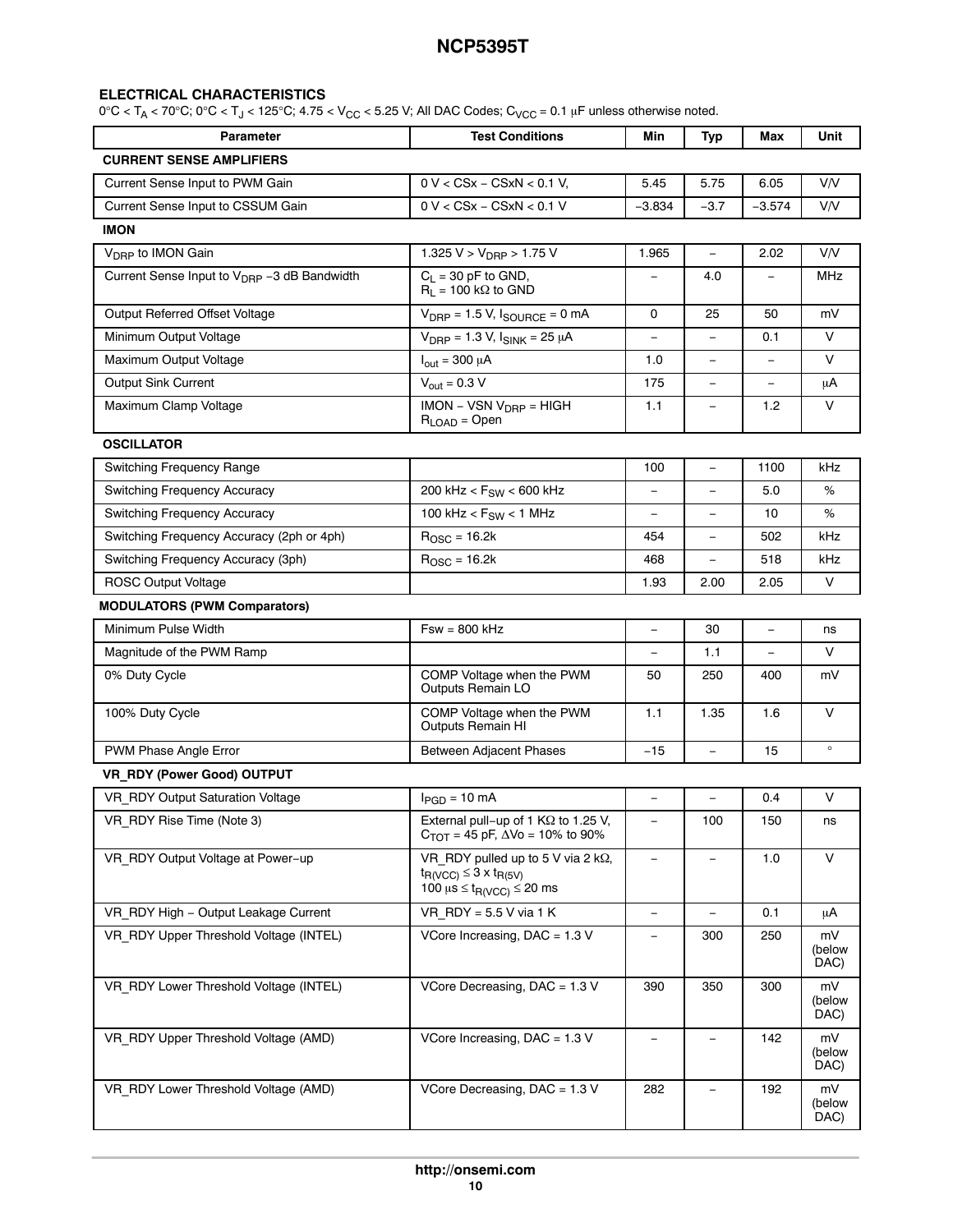#### **ELECTRICAL CHARACTERISTICS**

| <b>Parameter</b>                                             | <b>Test Conditions</b>                                                                                               | Min               | <b>Typ</b>               | Max                      | Unit    |
|--------------------------------------------------------------|----------------------------------------------------------------------------------------------------------------------|-------------------|--------------------------|--------------------------|---------|
| VR RDY (Power Good) OUTPUT                                   |                                                                                                                      |                   |                          |                          |         |
| VR RDY Rising Delay                                          | VCore Increasing                                                                                                     | $\equiv$          | 250                      | $\overline{\phantom{a}}$ | $\mu$ s |
| VR RDY Falling Delay                                         | <b>VCore Decreasing</b>                                                                                              |                   | 5.0                      |                          | μs      |
| <b>PWM G4 OUTPUT</b>                                         |                                                                                                                      |                   |                          |                          |         |
| Output High Voltage                                          | Sourcing 500 µA                                                                                                      | 3.0               | $\equiv$                 | $\overline{\phantom{0}}$ | V       |
| Mid Output Voltage                                           |                                                                                                                      | 1.4               | 1.5                      | 1.6                      | $\vee$  |
| Output Low Voltage                                           | Sinking 500 µA                                                                                                       |                   |                          | 0.7                      | $\vee$  |
| Delay + Rise Time (Note 3)                                   | $C_1$ (PCB) = 50 pF,<br>$\Delta$ Vo = V <sub>CC</sub> to GND                                                         | $\qquad \qquad -$ | 10                       | $\overline{\phantom{m}}$ | ns      |
| Delay + Fall Time (Note 3)                                   | $C_1$ (PCB) = 50 pF,<br>$\Delta \overline{V}$ o = GND to $V_{CC}$                                                    | $\equiv$          | 10                       | $\qquad \qquad -$        | ns      |
| Tri-State Output Leakage (Note 3)                            | $Gx = 2.5 V, x = 1-4$                                                                                                | $\equiv$          | $\overline{\phantom{0}}$ | 1.5                      | μA      |
| Output Impedance -<br>HI or LO State                         | Max Resistance to V <sub>CC</sub> (HI) or<br>GND (LO)                                                                | $\equiv$          | 75                       | 150                      | Ω       |
| Minimum V <sub>CC</sub> for Valid PWM Output Level           |                                                                                                                      | $\equiv$          | $\overline{\phantom{0}}$ | 2.0                      | $\vee$  |
| PWM 4 2/3/4 Phase Detection                                  |                                                                                                                      |                   |                          |                          |         |
| 2 Phase Mode                                                 | Note Gate 4 tied to V <sub>CC</sub>                                                                                  | 3.2               | $\equiv$                 | $V_{\rm CC}$             | $\vee$  |
| 4 Phase Mode                                                 | Note Gate Driver will pull to 1.5 V                                                                                  | 1.2               | $\equiv$                 | 2.8                      | $\vee$  |
| 3 Phase Mode                                                 | Note Gate 4 tied to GND                                                                                              | 0                 |                          | 0.8                      | V       |
| <b>DIGITAL SOFT-START</b>                                    |                                                                                                                      |                   |                          |                          |         |
| Soft-Start Ramp Time                                         | $DAC = 0$ to $DAC = 1.1$ V                                                                                           | 1.0               | $\equiv$                 | 1.3                      | ms      |
| VR11 V <sub>hoot</sub> time                                  | Not used in Legacy Startup                                                                                           | 400               | 500                      | 600                      | μs      |
| VID7/VR11/AMD/LEGACY INPUT                                   |                                                                                                                      |                   |                          |                          |         |
| <b>VID Threshold</b>                                         |                                                                                                                      | 450               | 600                      | 770                      | mV      |
| VR11 Input Bias Current                                      |                                                                                                                      | $-100$            |                          | 100                      | nA      |
| Delay Before Latching VID Change (VID Deskewing)<br>(Note 3) | Measured from the Edge of the 1st<br>VID Change                                                                      | 200               | L,                       | 300                      | ns      |
| <b>AMD Upper Threshold</b>                                   | Note: When above this threshold<br>the controller will ramp directly to<br>VID without stopping at V <sub>boot</sub> | $\equiv$          | $\equiv$                 | 4.8                      | $\vee$  |
| <b>AMD Lower Threshold</b>                                   |                                                                                                                      | 3.33              |                          |                          | $\vee$  |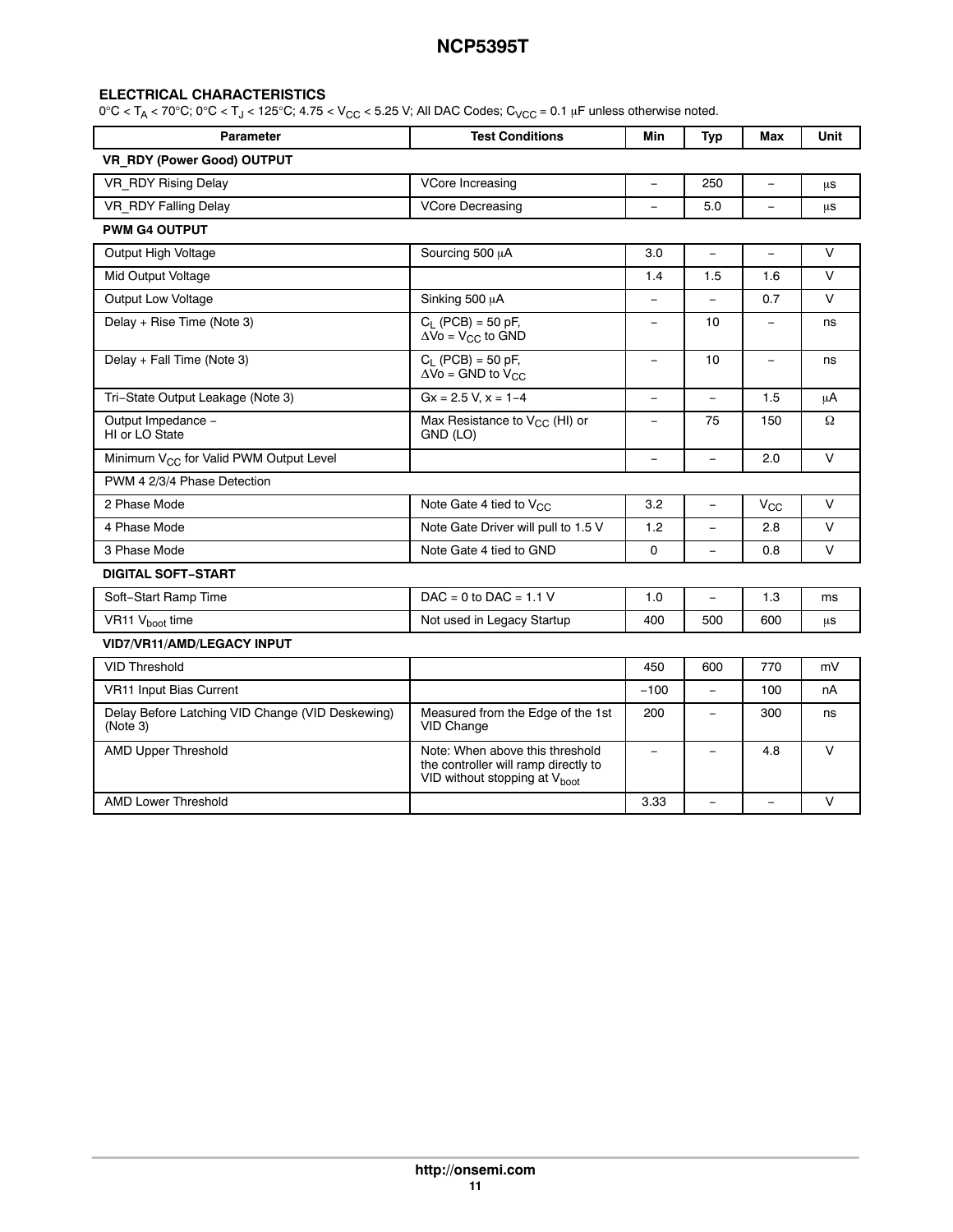#### **ELECTRICAL CHARACTERISTICS**

| <b>Parameter</b>                                             | <b>Test Conditions</b>                                         | Min                      | <b>Typ</b>               | Max                      | Unit   |  |  |  |  |
|--------------------------------------------------------------|----------------------------------------------------------------|--------------------------|--------------------------|--------------------------|--------|--|--|--|--|
| <b>ENABLE INPUT</b>                                          |                                                                |                          |                          |                          |        |  |  |  |  |
| Enable High Input Leakage Current                            | Pull-up to 1.3 V                                               | $\overline{\phantom{m}}$ | $\equiv$                 | 200                      | nA     |  |  |  |  |
| VR11.1 Threshold                                             |                                                                | 450                      | 600                      | 770                      | mV     |  |  |  |  |
| <b>AMD Upper Threshold</b>                                   |                                                                |                          | 1.3                      | 1.5                      | V      |  |  |  |  |
| AMD Lower Threshold                                          |                                                                | 0.9                      | 1.1                      | ÷,                       | V      |  |  |  |  |
| <b>AMD Total Hysteresis</b>                                  | Rising- Falling Threshold                                      | $\equiv$                 | 200                      | $\qquad \qquad -$        | mV     |  |  |  |  |
| <b>Enable Delay Time</b>                                     | Measure time from Enable<br>transitioning HI to when SS begins | $\overline{\phantom{m}}$ | 3.5                      | $\overline{\phantom{0}}$ | ms     |  |  |  |  |
| <b>CURRENT LIMIT</b>                                         |                                                                |                          |                          |                          |        |  |  |  |  |
| ILIM to VDRP Gain                                            |                                                                | 0.97                     | 1.00                     | 1.03                     | V/V    |  |  |  |  |
| ILIM to VRDP Gain in PSI 4 Phase                             |                                                                | $\equiv$                 | 0.25                     | ÷,                       | V/V    |  |  |  |  |
| ILIM to VDRP Gain in PSI 3 Phase                             |                                                                | $\overline{\phantom{0}}$ | 0.333                    | $\qquad \qquad -$        | V/V    |  |  |  |  |
| ILIM to VDRP Gain in PSI 2 Phase                             |                                                                | $\qquad \qquad -$        | 0.5                      | $\equiv$                 | V/V    |  |  |  |  |
| ILIM Pin Input Bias Current                                  |                                                                | $\overline{\phantom{0}}$ | 0.1                      | 1.0                      | μA     |  |  |  |  |
| ILIM Pin Working Voltage Range                               |                                                                | 0.1                      | $\equiv$                 | 2.0                      | $\vee$ |  |  |  |  |
| ILIM accuracy                                                | Measured with respect to the ILIM<br>setting                   | $-25$                    |                          | 25                       | mV     |  |  |  |  |
| Delay                                                        |                                                                | $\equiv$                 | $\equiv$                 | 120                      | ns     |  |  |  |  |
| <b>OVERVOLTAGE PROTECTION</b>                                |                                                                |                          |                          |                          |        |  |  |  |  |
| VR11 Over Voltage Threshold                                  |                                                                | DAC+<br>160              | DAC+<br>190              | DAC+<br>210              | mV     |  |  |  |  |
| AMD Over Voltage Threshold                                   |                                                                | DAC+<br>210              | DAC+<br>235              | DAC+<br>260              | mV     |  |  |  |  |
| Delay                                                        |                                                                | $\overline{\phantom{0}}$ |                          | 100                      | ns     |  |  |  |  |
| <b>UNDERVOLTAGE PROTECTION</b>                               |                                                                |                          |                          |                          |        |  |  |  |  |
| V <sub>CC</sub> UVLO Start Threshold                         |                                                                | 4.0                      | 4.25                     | 4.5                      | V      |  |  |  |  |
| V <sub>CC</sub> UVLO Stop Threshold                          |                                                                | 3.8                      | 4.05                     | 4.3                      | V      |  |  |  |  |
| V <sub>CC</sub> UVLO Hysteresis                              |                                                                | 150                      | 200                      | $\overline{\phantom{0}}$ | mV     |  |  |  |  |
| <b>12VMON UVLO</b>                                           |                                                                |                          |                          |                          |        |  |  |  |  |
| 12VMON (High Threshold)                                      | V <sub>CC</sub> Valid                                          | $\overline{\phantom{0}}$ | 0.6                      | 0.8                      | v      |  |  |  |  |
| 12VMON (Low Threshold)                                       | V <sub>CC</sub> Valid                                          | 0.4                      | 0.5                      |                          | v      |  |  |  |  |
| <b>DAC OUTPUT</b>                                            |                                                                |                          |                          |                          |        |  |  |  |  |
| Output Source Current                                        | $V_{\text{out}} = 1.6 V$                                       | 0                        | $\overline{\phantom{0}}$ | 5.0                      | mA     |  |  |  |  |
| Output Sink Current                                          | $V_{\text{out}} = 0.3 V$                                       | $5.0\,$                  | $\qquad \qquad -$        | 16                       | mA     |  |  |  |  |
| <b>VID INPUTS</b>                                            |                                                                |                          |                          |                          |        |  |  |  |  |
| Threshold                                                    |                                                                | 450                      | 600                      | 770                      | mV     |  |  |  |  |
| VR11 Mode Leakage                                            |                                                                | $-100$                   | $\equiv$                 | 100                      | nA     |  |  |  |  |
| AMD Mode Input Bias Current                                  |                                                                | 10                       | $\qquad \qquad -$        | 25                       | μA     |  |  |  |  |
| Delay before Latching VID Change<br>(VID Deskewing) (Note 3) | Measured from the edge of the 1st<br>VID change                | 200                      | $\qquad \qquad -$        | 300                      | ns     |  |  |  |  |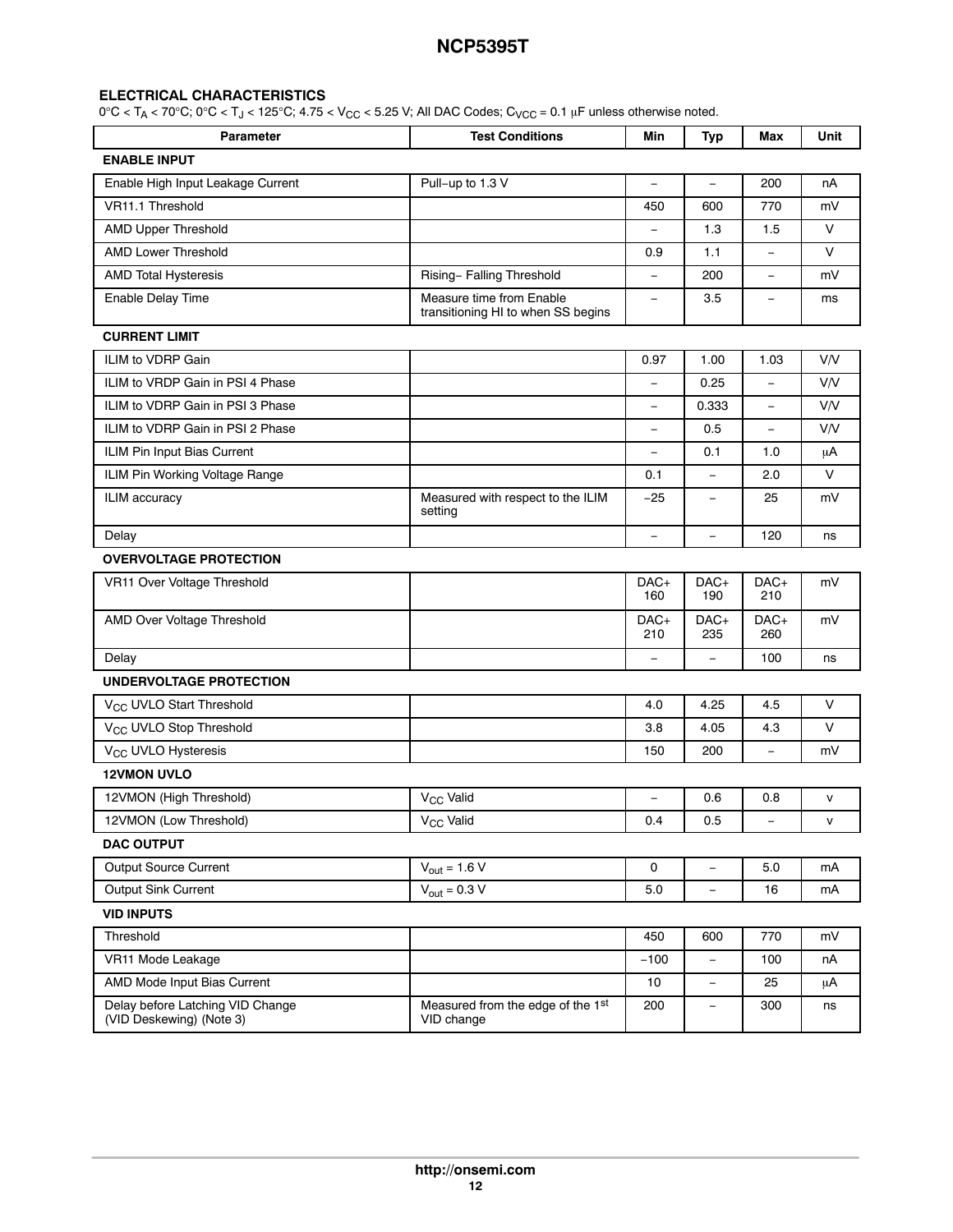#### **ELECTRICAL CHARACTERISTICS**

| <b>Parameter</b>                                               | <b>Test Conditions</b>                            | Min                      | <b>Typ</b>               | <b>Max</b>               | <b>Unit</b> |
|----------------------------------------------------------------|---------------------------------------------------|--------------------------|--------------------------|--------------------------|-------------|
| <b>DIGITAL DAC SLEW RATE LIMITER</b>                           |                                                   |                          |                          |                          |             |
| Slew Rate Limit (Intel Mode)                                   |                                                   | 12.5                     | $\equiv$                 | 15                       | $mV/\mu s$  |
| Slew Rate Limit (AMD Mode)                                     |                                                   | 3.125                    | $\equiv$                 | 3.75                     | $mV/\mu s$  |
| Soft-Start Slew Rate                                           |                                                   | $\equiv$                 | 0.84                     | $\overline{\phantom{0}}$ | $mV/\mu s$  |
| <b>INPUT SUPPLY CURRENT</b>                                    |                                                   |                          |                          |                          |             |
| V <sub>CC</sub> Operating Current                              | EN Low, No PWM                                    | 20                       | $\equiv$                 | 42                       | mA          |
| V <sub>CCP</sub> SUPPLY VOLTAGE                                |                                                   |                          |                          |                          |             |
| V <sub>CCP</sub> UVLO Start Threshold                          |                                                   | 8.2                      | 9.0                      | 9.5                      | $\vee$      |
| V <sub>CCP</sub> UVLO Stop Threshold                           |                                                   | 7.2                      | 8.0                      | 8.5                      | $\vee$      |
| V <sub>CCP</sub> UVLO Hysteresis                               |                                                   | 1.0                      | $\overline{\phantom{0}}$ |                          | $\vee$      |
| V <sub>CCP</sub> POR                                           | Voltage at which the Driver OVP<br>becomes active | 3.0                      | 3.17                     | $\overline{\phantom{m}}$ |             |
| <b>BOOST PIN UVLO</b>                                          |                                                   |                          |                          |                          |             |
| BOOST V <sub>CC</sub> UVLO Start Threshold                     |                                                   | 3.45                     |                          | 4.15                     | $\vee$      |
| BOOST V <sub>CC</sub> UVLO Stop Threshold                      |                                                   | 3.3                      |                          | 3.85                     | $\vee$      |
| BOOST V <sub>CC</sub> UVLO Hysteresis                          |                                                   | 50                       | 200                      | $\qquad \qquad -$        | mV          |
| <b>BOOST SUPPLY CURRENT</b>                                    |                                                   |                          |                          |                          |             |
| <b>IVCCP_NORM Standby Current</b>                              | $EN = V_{CC}$ , $V_{CCP} = 12 V$                  | $\qquad \qquad -$        | $\equiv$                 | 2.5                      | mA          |
| IBST1 SD Standby Current                                       | $IN = V_{CCP}$ , $V_{CCP} = 12$ V                 | $\qquad \qquad -$        | 0.25                     | 2.5                      | mA          |
| IBST2 SD Standby Current                                       | $IN = GND$ , $V_{CCP} = 12 V$                     | $\overline{\phantom{0}}$ | 0.25                     | 2.5                      | mA          |
| IBST3 SD Standby Current                                       | $IN = GND$ , $V_{CCP} = 12 V$                     | $\overline{\phantom{0}}$ | 0.25                     | 2.5                      | mA          |
| STARTUP HIGH SIDE SHORT TRIP (Active only during 1st power on) |                                                   |                          |                          |                          |             |
| V <sub>swx</sub> Output Overvoltage Trip Threshold at Startup  | Power Startup time, $V_{CC} > 9 V$                | 1.7                      | $\equiv$                 | 2.03                     | $\vee$      |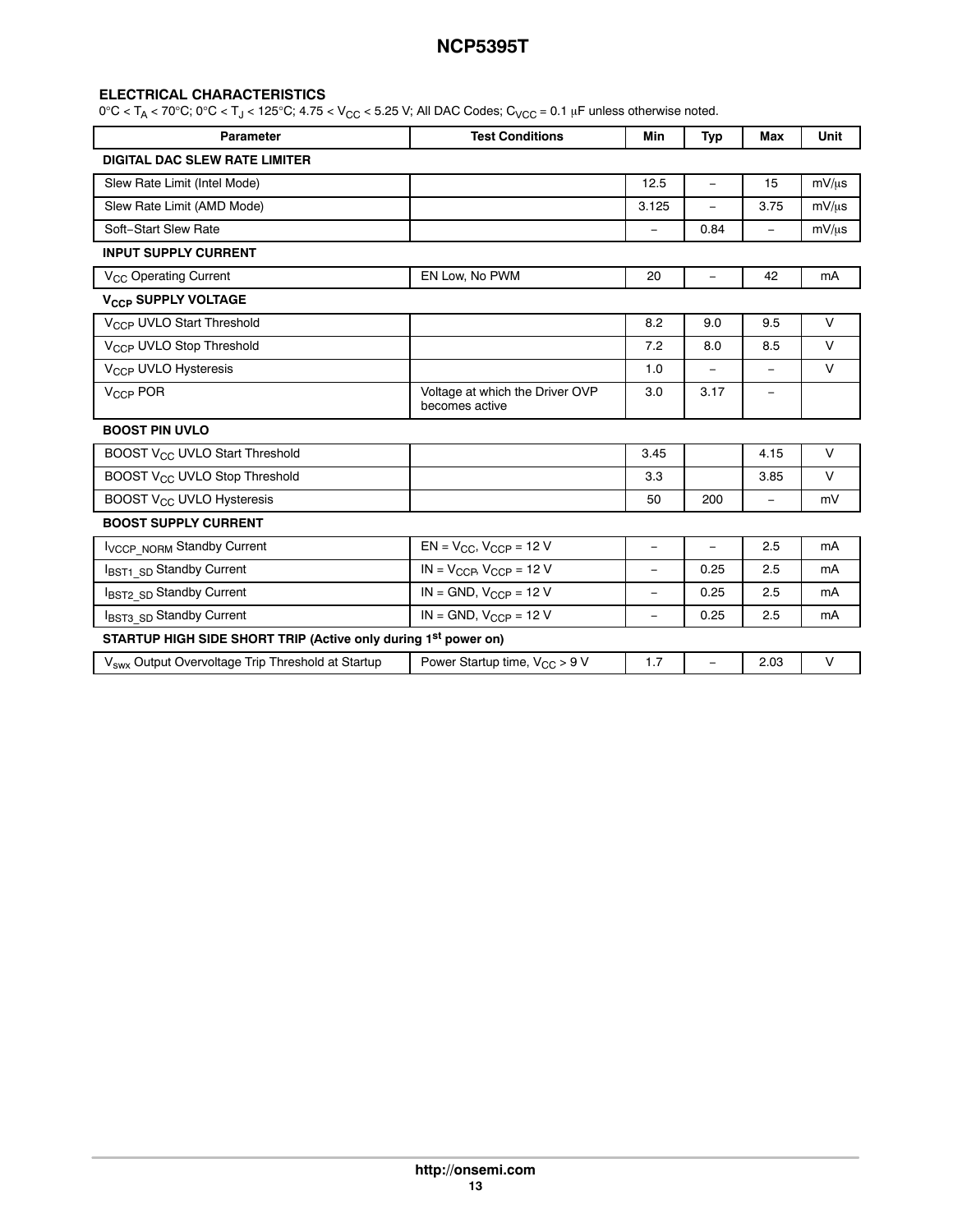#### **ELECTRICAL CHARACTERISTICS**

 $0^{\circ}C < T_A < 70^{\circ}C$ ;  $0^{\circ}C < T_J < 125^{\circ}C$ ;  $4.75 < V_{CC} < 5.25$  V; All DAC Codes;  $C_{VCC} = 0.1$  µF unless otherwise noted.

| <b>Parameter</b>                                               | <b>Test Conditions</b>                                                    | Min                      | <b>Typ</b> | Max                      | Unit          |
|----------------------------------------------------------------|---------------------------------------------------------------------------|--------------------------|------------|--------------------------|---------------|
| <b>HIGH SIDE DRIVER</b>                                        |                                                                           |                          |            |                          |               |
| R <sub>H TG</sub> Output Resistance, Sourcing                  | $V_{BST} - V_{SW} = 12 V$                                                 | $\qquad \qquad -$        | 1.8        | 5.0                      | Ω             |
| R <sub>H TG</sub> Output Resistance, Sinking                   | $V_{BST} - V_{SW} = 12 V$                                                 | $\qquad \qquad -$        | 1.0        | 2.5                      |               |
| Tr <sub>DRVH</sub> Transition Time                             | $C_{LOAD} = 3$ nF, $V_{BST} - V_{SW} = 12$ V                              | $\overline{\phantom{m}}$ | 25         | $\qquad \qquad =$        | ns            |
| Tf <sub>DRVH</sub> Transition Time                             | $C_{LOAD} = 3$ nF, $V_{BST} - V_{SW} = 12$ V                              | $\overline{\phantom{0}}$ | 20         | $\overline{\phantom{0}}$ | ns            |
| Tpdh <sub>DBVH</sub> Propagation Delay (Note 4)                | Driving High, C <sub>LOAD</sub> = 3 nF,<br>$V_{CCP} = 12$ V               | $\qquad \qquad -$        | 15         | $\qquad \qquad -$        | ns            |
| <b>LOW SIDE DRIVER</b>                                         |                                                                           |                          |            |                          |               |
| R <sub>H BG</sub> Output Resistance, Sourcing                  | $SW = GND$                                                                | $\qquad \qquad -$        | 1.6        | 5.0                      | Ω             |
| R <sub>L BG</sub> Output Resistance, Sinking                   | $SW = V_{CC}$                                                             | $\qquad \qquad -$        | 1.0        | 2.5                      | Ω             |
| Tr <sub>DRVI</sub> Transition Time                             | $C_{LOAD} = 3 nF$                                                         | $\overline{\phantom{0}}$ | 20         |                          | ns            |
| Tf <sub>DRVI</sub> Transition Time                             | $C_{\text{LOAD}} = 3 \text{ nF}$                                          | $\qquad \qquad -$        | 20         |                          | ns            |
| Tpdh <sub>DBVI</sub> Propagation Delay (Note 4)                | Driving High, $C_{\text{LOAD}} = 3 \text{ nF}$ ,<br>$V_{CCP} = 12 V$      | $\overline{\phantom{0}}$ | 15         |                          | ns            |
| V <sub>NCDT</sub> Negative Current Detector Threshold (Note 3) |                                                                           | $\qquad \qquad -$        | $-1.0$     | $\overline{\phantom{0}}$ | mV            |
| <b>THERMAL SHUTDOWN</b>                                        |                                                                           |                          |            |                          |               |
| Tsd Thermal Shutdown (Note 3)                                  |                                                                           | 150                      | 170        | $\overline{\phantom{0}}$ | $^{\circ}C$   |
| Tsdhys Thermal Shutdown Hysteresis (Note 3)                    |                                                                           | $\qquad \qquad \  \, -$  | 20         | -                        | $^{\circ}C$   |
| <b>VRM 11 DAC</b>                                              |                                                                           |                          |            |                          |               |
| <b>System Voltage Accuracy</b>                                 | $1.0 V <$ DAC $< 1.6 V$<br>$0.8 V <$ DAC < 1.0 V<br>$0.5 V <$ DAC < 0.8 V |                          |            | ±0.5<br>±5.0<br>±8.0     | %<br>mV<br>mV |

4. For propagation delays, "tpdh" refers to the specified signal going high "tpdl" refers to it going low. Reference Gate Timing Diagram.



#### **Figure 5. Timing Diagram**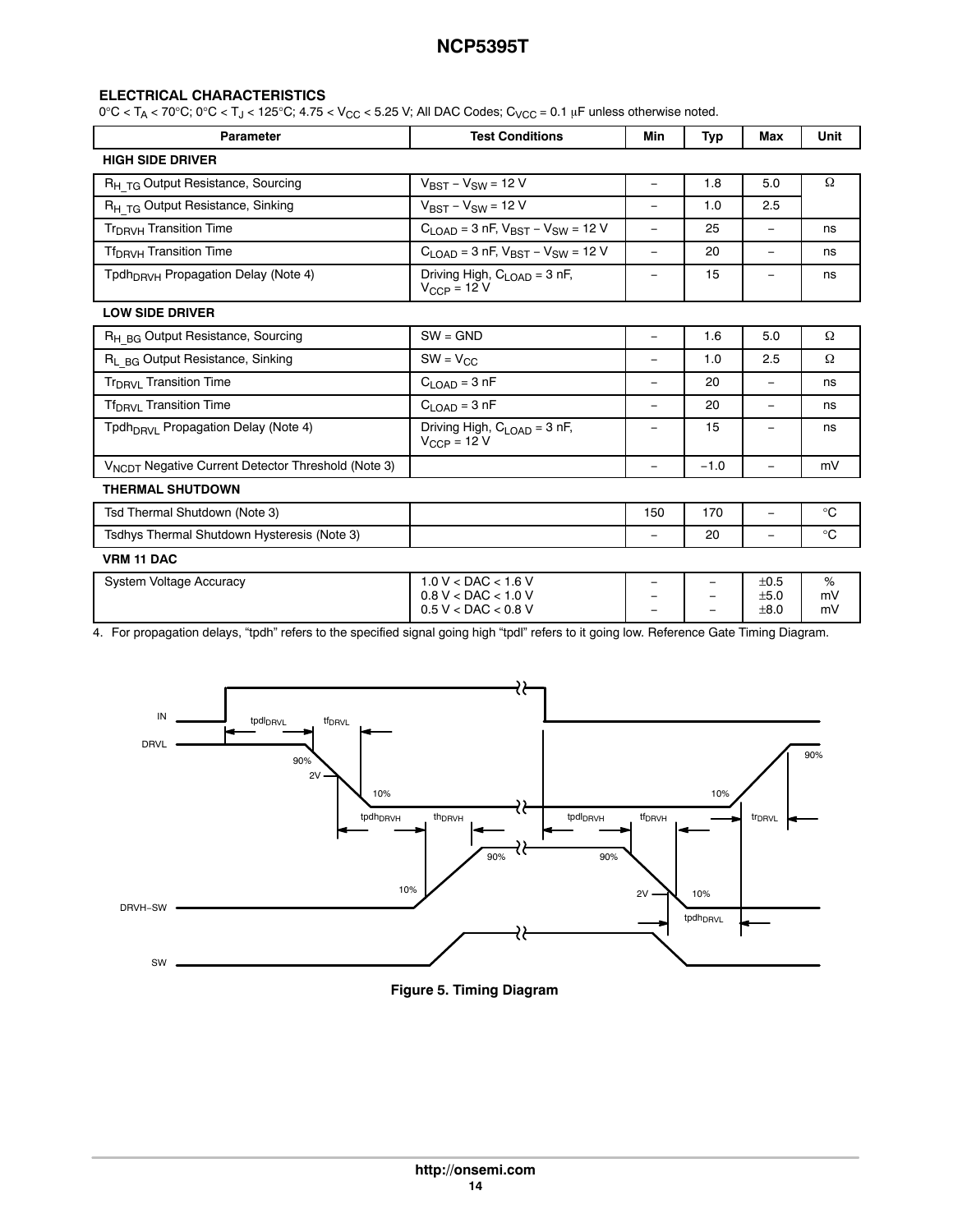## <span id="page-14-0"></span>Table 2. VRM11 V<sub>ID</sub> CODES

| V <sub>1D7</sub><br>800 mV | V <sub>ID6</sub><br>400 mV | V <sub>1D5</sub><br>200 mV | V <sub>ID4</sub><br>100 mV | V <sub>ID3</sub><br>50 mV | V <sub>ID2</sub><br>25 mV | V <sub>ID1</sub><br>$12.5$ mV | <b>VIDO</b><br>$6.25$ mV | Voltage (V) | <b>HEX</b> |
|----------------------------|----------------------------|----------------------------|----------------------------|---------------------------|---------------------------|-------------------------------|--------------------------|-------------|------------|
| 0                          | 0                          | 0                          | 0                          | 0                         | 0                         | 0                             | 0                        |             | 00         |
| 0                          | 0                          | 0                          | 0                          | 0                         | 0                         | 0                             | $\mathbf{1}$             |             | 01         |
| 0                          | 0                          | 0                          | 0                          | 0                         | 0                         | 1                             | 0                        | 1.60000     | 02         |
| 0                          | 0                          | 0                          | 0                          | 0                         | 0                         | $\mathbf{1}$                  | 1                        | 1.59375     | 03         |
| 0                          | 0                          | 0                          | 0                          | 0                         | $\mathbf{1}$              | 0                             | 0                        | 1.58750     | 04         |
| 0                          | 0                          | 0                          | 0                          | 0                         | $\mathbf{1}$              | 0                             | 1                        | 1.58125     | 05         |
| 0                          | 0                          | 0                          | 0                          | 0                         | $\mathbf{1}$              | 1                             | 0                        | 1.57500     | 06         |
| 0                          | 0                          | 0                          | 0                          | 0                         | $\mathbf{1}$              | 1                             | $\mathbf{1}$             | 1.56875     | 07         |
| 0                          | 0                          | 0                          | 0                          | $\mathbf{1}$              | 0                         | 0                             | 0                        | 1.56250     | 08         |
| 0                          | 0                          | 0                          | 0                          | $\mathbf{1}$              | 0                         | 0                             | $\mathbf{1}$             | 1.55625     | 09         |
| 0                          | 0                          | 0                          | 0                          | $\mathbf{1}$              | $\mathsf 0$               | $\mathbf{1}$                  | 0                        | 1.55000     | 0A         |
| 0                          | 0                          | 0                          | 0                          | 1                         | 0                         | $\mathbf{1}$                  | $\mathbf{1}$             | 1.54375     | 0B         |
| 0                          | 0                          | 0                          | 0                          | $\mathbf{1}$              | $\mathbf{1}$              | 0                             | 0                        | 1.53750     | 0C         |
| 0                          | 0                          | 0                          | 0                          | $\mathbf{1}$              | $\mathbf{1}$              | 0                             | $\mathbf{1}$             | 1.53125     | 0D         |
| 0                          | 0                          | 0                          | 0                          | $\mathbf{1}$              | $\mathbf{1}$              | $\mathbf{1}$                  | 0                        | 1.52500     | 0E         |
| 0                          | 0                          | 0                          | 0                          | $\mathbf{1}$              | $\mathbf{1}$              | $\mathbf{1}$                  | 1                        | 1.51875     | 0F         |
| 0                          | 0                          | 0                          | $\mathbf{1}$               | 0                         | 0                         | 0                             | 0                        | 1.51250     | 10         |
| 0                          | 0                          | 0                          | $\mathbf{1}$               | 0                         | 0                         | 0                             | $\mathbf{1}$             | 1.50625     | 11         |
| 0                          | 0                          | 0                          | $\mathbf{1}$               | 0                         | 0                         | $\mathbf{1}$                  | 0                        | 1.50000     | 12         |
| 0                          | 0                          | 0                          | 1                          | 0                         | 0                         | 1                             | $\mathbf{1}$             | 1.49375     | 13         |
| 0                          | 0                          | 0                          | $\mathbf{1}$               | 0                         | $\mathbf{1}$              | 0                             | 0                        | 1.48750     | 14         |
| 0                          | 0                          | 0                          | 1                          | 0                         | 1                         | 0                             | 1                        | 1.48125     | 15         |
| 0                          | 0                          | 0                          | 1                          | 0                         | $\mathbf{1}$              | $\mathbf{1}$                  | 0                        | 1.47500     | 16         |
| 0                          | $\mathsf{O}\xspace$        | 0                          | $\mathbf{1}$               | 0                         | $\mathbf{1}$              | $\mathbf{1}$                  | 1                        | 1.46875     | 17         |
| 0                          | 0                          | 0                          | 1                          | $\mathbf{1}$              | 0                         | 0                             | 0                        | 1.46250     | 18         |
| 0                          | 0                          | 0                          | $\mathbf{1}$               | $\mathbf{1}$              | 0                         | 0                             | $\mathbf{1}$             | 1.45625     | 19         |
| 0                          | 0                          | 0                          | $\mathbf{1}$               | $\mathbf{1}$              | 0                         | $\mathbf{1}$                  | 0                        | 1.45000     | 1A         |
| 0                          | 0                          | 0                          | 1                          | $\mathbf{1}$              | $\mathsf 0$               | 1                             | $\mathbf{1}$             | 1.44375     | 1B         |
| 0                          | 0                          | 0                          | $\mathbf{1}$               | $\mathbf{1}$              | $\mathbf{1}$              | 0                             | 0                        | 1.43750     | 1C         |
| 0                          | 0                          | 0                          | 1                          | $\mathbf{1}$              | $\mathbf{1}$              | 0                             | $\mathbf{1}$             | 1.43125     | 1D         |
| 0                          | 0                          | 0                          | 1                          | 1                         | 1                         | 1                             | 0                        | 1.42500     | 1E         |
| 0                          | 0                          | 0                          | $\mathbf{1}$               | $\mathbf{1}$              | $\mathbf{1}$              | $\mathbf{1}$                  | $\mathbf{1}$             | 1.41875     | 1F         |
| 0                          | $\mathsf{O}$               | $\mathbf{1}$               | 0                          | 0                         | $\mathsf{O}$              | 0                             | 0                        | 1.41250     | 20         |
| 0                          | $\mathsf{o}$               | $\mathbf{1}$               | 0                          | 0                         | 0                         | 0                             | $\mathbf{1}$             | 1.40625     | 21         |
| 0                          | 0                          | $\mathbf{1}$               | $\mathsf{O}$               | 0                         | $\mathsf{O}$              | $\mathbf{1}$                  | $\mathsf{o}$             | 1.40000     | 22         |
| 0                          | $\mathsf{o}$               | $\mathbf{1}$               | 0                          | 0                         | $\mathsf{O}$              | $\mathbf{1}$                  | $\mathbf{1}$             | 1.39375     | 23         |
| 0                          | 0                          | $\mathbf{1}$               | 0                          | 0                         | $\mathbf{1}$              | 0                             | $\mathsf{O}$             | 1.38750     | 24         |
| 0                          | 0                          | $\mathbf{1}$               | 0                          | 0                         | $\mathbf{1}$              | 0                             | $\mathbf{1}$             | 1.38125     | 25         |
| 0                          | $\mathsf{o}$               | $\mathbf{1}$               | 0                          | 0                         | $\mathbf{1}$              | $\mathbf{1}$                  | 0                        | 1.37500     | 26         |
| 0                          | $\mathsf{o}$               | $\mathbf{1}$               | 0                          | 0                         | $\mathbf{1}$              | $\mathbf{1}$                  | $\mathbf{1}$             | 1.36875     | 27         |
| 0                          | $\mathsf{o}$               | $\mathbf{1}$               | 0                          | $\mathbf{1}$              | $\mathsf{O}$              | 0                             | $\mathsf{O}$             | 1.36250     | 28         |
| 0                          | $\mathsf{o}$               | $\mathbf{1}$               | $\mathsf{O}$               | $\mathbf{1}$              | 0                         | 0                             | $\mathbf{1}$             | 1.35625     | 29         |
| 0                          | $\mathsf 0$                | $\mathbf{1}$               | 0                          | $\mathbf{1}$              | 0                         | $\mathbf{1}$                  | 0                        | 1.35000     | 2A         |
| 0                          | $\mathsf{o}$               | $\mathbf{1}$               | 0                          | $\mathbf{1}$              | 0                         | $\mathbf{1}$                  | $\mathbf{1}$             | 1.34375     | 2B         |
| 0                          | $\mathsf{o}$               | $\mathbf{1}$               | 0                          | $\mathbf{1}$              | $\mathbf{1}$              | $\mathsf{O}$                  | $\mathsf{O}$             | 1.33750     | 2C         |
| 0                          | 0                          | $\mathbf{1}$               | 0                          | $\mathbf{1}$              | $\mathbf{1}$              | 0                             | $\mathbf{1}$             | 1.33125     | 2D         |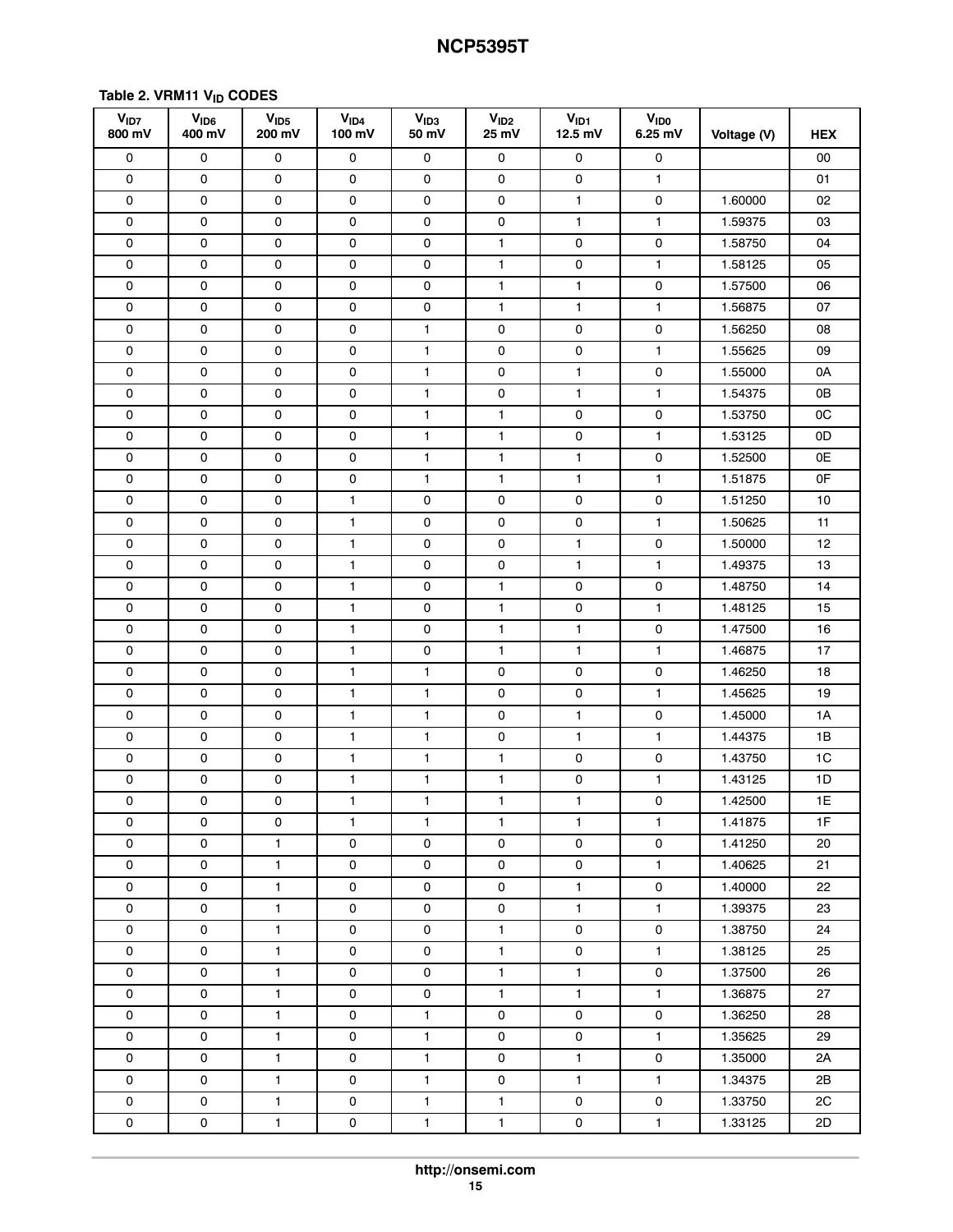#### **Table [2.](#page-14-0) VRM11 VID CODES**

| V <sub>1D7</sub><br>800 mV | $V_{ID6}$<br>400 mV | V <sub>1D5</sub><br>200 mV | $V_{ID4}$<br>100 mV | V <sub>1D3</sub><br>50 mV | V <sub>ID2</sub><br>25 mV | $V_{ID1}$<br>$12.5$ mV | V <sub>ID0</sub><br>6.25 mV | Voltage (V) | <b>HEX</b>      |
|----------------------------|---------------------|----------------------------|---------------------|---------------------------|---------------------------|------------------------|-----------------------------|-------------|-----------------|
| 0                          | 0                   | 1                          | 0                   | 1                         | $\mathbf{1}$              | 1                      | 0                           | 1.32500     | 2E              |
| $\mathsf 0$                | 0                   | 1                          | 0                   | $\mathbf{1}$              | $\mathbf{1}$              | $\mathbf{1}$           | 1                           | 1.31875     | 2F              |
| 0                          | 0                   | 1                          | 1                   | 0                         | 0                         | 0                      | 0                           | 1.31250     | 30              |
| 0                          | 0                   | 1                          | 1                   | 0                         | 0                         | 0                      | 1                           | 1.30625     | 31              |
| 0                          | 0                   | 1                          | 1                   | 0                         | 0                         | $\mathbf{1}$           | 0                           | 1.30000     | 32              |
| 0                          | 0                   | 1                          | 1                   | 0                         | $\mathsf{O}\xspace$       | 1                      | 1                           | 1.29375     | 33              |
| 0                          | 0                   | 1                          | 1                   | $\mathsf 0$               | $\mathbf{1}$              | 0                      | 0                           | 1.28750     | 34              |
| 0                          | 0                   | 1                          | 1                   | 0                         | $\mathbf{1}$              | 0                      | 1                           | 1.28125     | 35              |
| 0                          | 0                   | 1                          | 1                   | 0                         | 1                         | $\mathbf{1}$           | 0                           | 1.27500     | 36              |
| $\mathsf 0$                | 0                   | 1                          | 1                   | 0                         | $\mathbf{1}$              | 1                      | 1                           | 1.26875     | 37              |
| 0                          | 0                   | 1                          | 1                   | 1                         | 0                         | 0                      | 0                           | 1.26250     | 38              |
| $\mathsf 0$                | 0                   | 1                          | $\mathbf{1}$        | $\mathbf{1}$              | $\mathsf 0$               | $\mathsf{O}$           | 1                           | 1.25625     | 39              |
| 0                          | 0                   | 1                          | 1                   | $\mathbf{1}$              | 0                         | $\mathbf{1}$           | 0                           | 1.25000     | ЗA              |
| 0                          | 0                   | 1                          | 1                   | $\mathbf{1}$              | 0                         | $\mathbf{1}$           | 1                           | 1.24375     | 3B              |
| 0                          | 0                   | 1                          | 1                   | $\mathbf{1}$              | 1                         | 0                      | 0                           | 1.23750     | 3C              |
| 0                          | 0                   | 1                          | 1                   | $\mathbf{1}$              | 1                         | 0                      | 1                           | 1.23125     | ЗD              |
| 0                          | 0                   | 1                          | 1                   | $\mathbf{1}$              | $\mathbf{1}$              | 1                      | 0                           | 1.22500     | 3E              |
| 0                          | 0                   | 1                          | $\mathbf{1}$        | $\mathbf{1}$              | $\mathbf{1}$              | 1                      | 1                           | 1.21875     | 3F              |
| 0                          | 1                   | 0                          | 0                   | 0                         | 0                         | 0                      | 0                           | 1.21250     | 40              |
| $\mathsf 0$                | 1                   | 0                          | 0                   | 0                         | $\mathsf 0$               | 0                      | 1                           | 1.20625     | 41              |
| 0                          | $\mathbf{1}$        | 0                          | 0                   | 0                         | 0                         | $\mathbf{1}$           | 0                           | 1.20000     | 42              |
| $\mathsf 0$                | $\mathbf{1}$        | 0                          | 0                   | 0                         | $\mathsf 0$               | $\mathbf{1}$           | 1                           | 1.19375     | 43              |
| 0                          | 1                   | 0                          | 0                   | 0                         | 1                         | 0                      | 0                           | 1.18750     | 44              |
| 0                          | 1                   | 0                          | 0                   | 0                         | 1                         | 0                      | 1                           | 1.18125     | 45              |
| $\mathsf 0$                | 1                   | 0                          | 0                   | 0                         | 1                         | $\mathbf{1}$           | 0                           | 1.17500     | 46              |
| 0                          | 1                   | 0                          | 0                   | $\mathbf 0$               | 1                         | $\mathbf{1}$           | 1                           | 1.16875     | 47              |
| 0                          | $\mathbf{1}$        | 0                          | 0                   | $\mathbf{1}$              | 0                         | 0                      | 0                           | 1.16250     | 48              |
| 0                          | $\mathbf{1}$        | 0                          | 0                   | $\mathbf{1}$              | 0                         | 0                      | 1                           | 1.15625     | 49              |
| 0                          | 1                   | 0                          | 0                   | $\mathbf{1}$              | 0                         | 1                      | 0                           | 1.15000     | 4A              |
| $\mathsf{O}\xspace$        | 1                   | 0                          | 0                   | 1                         | $\mathsf 0$               | 1                      | 1                           | 1.14375     | 4B              |
| $\mathsf{O}\xspace$        | $\mathbf{1}$        | $\mathsf{O}\xspace$        | 0                   | $\mathbf{1}$              | $\mathbf{1}$              | $\pmb{0}$              | $\mathsf 0$                 | 1.13750     | $4\overline{C}$ |
| $\mathsf{o}$               | $\mathbf{1}$        | 0                          | 0                   | $\mathbf{1}$              | $\mathbf{1}$              | $\mathsf{O}\xspace$    | $\mathbf{1}$                | 1.13125     | 4D              |
| $\mathsf{O}$               | $\mathbf{1}$        | 0                          | 0                   | $\mathbf{1}$              | $\mathbf{1}$              | $\mathbf{1}$           | 0                           | 1.12500     | 4E              |
| $\mathsf{O}$               | $\mathbf{1}$        | 0                          | 0                   | $\mathbf{1}$              | $\mathbf{1}$              | $\mathbf{1}$           | $\mathbf{1}$                | 1.11875     | 4F              |
| 0                          | $\mathbf{1}$        | 0                          | $\mathbf{1}$        | $\mathsf 0$               | 0                         | 0                      | $\mathsf{O}$                | 1.11250     | 50              |
| $\mathsf{o}$               | $\mathbf{1}$        | 0                          | $\mathbf{1}$        | $\mathsf 0$               | 0                         | 0                      | $\mathbf{1}$                | 1.10625     | 51              |
| $\mathsf{O}$               | $\mathbf 1$         | $\mathsf{o}$               | $\mathbf{1}$        | $\mathsf{o}$              | $\mathsf{O}$              | $\mathbf{1}$           | $\mathsf{O}\xspace$         | 1.10000     | 52              |
| 0                          | $\mathbf{1}$        | 0                          | $\mathbf{1}$        | 0                         | 0                         | $\mathbf{1}$           | $\mathbf{1}$                | 1.09375     | 53              |
| $\mathsf{O}$               | $\mathbf{1}$        | 0                          | $\mathbf{1}$        | 0                         | $\mathbf{1}$              | 0                      | 0                           | 1.08750     | 54              |
| 0                          | $\mathbf{1}$        | 0                          | $\mathbf{1}$        | $\mathbf 0$               | $\mathbf{1}$              | 0                      | $\mathbf{1}$                | 1.08125     | 55              |
| $\mathsf{o}$               | $\mathbf{1}$        | $\mathsf{o}\,$             | $\mathbf{1}$        | 0                         | $\mathbf{1}$              | $\mathbf{1}$           | $\mathbf 0$                 | 1.07500     | 56              |
| 0                          | $\mathbf{1}$        | 0                          | $\mathbf{1}$        | $\mathsf 0$               | $\mathbf{1}$              | $\mathbf{1}$           | $\mathbf{1}$                | 1.06875     | 57              |
| $\mathsf{O}$               | $\mathbf{1}$        | 0                          | $\mathbf{1}$        | $\mathbf{1}$              | $\mathsf{O}$              | 0                      | 0                           | 1.06250     | 58              |
| 0                          | $\mathbf{1}$        | 0                          | $\mathbf{1}$        | $\mathbf{1}$              | $\mathsf{O}$              | $\mathsf{O}$           | $\mathbf{1}$                | 1.05625     | 59              |
| $\mathsf{O}$               | $\mathbf{1}$        | 0                          | $\mathbf{1}$        | $\mathbf{1}$              | 0                         | $\mathbf{1}$           | 0                           | 1.05000     | 5A              |
| $\mathsf{O}$               | $\mathbf{1}$        | 0                          | $\mathbf{1}$        | $\mathbf{1}$              | 0                         | $\mathbf{1}$           | $\mathbf{1}$                | 1.04375     | 5B              |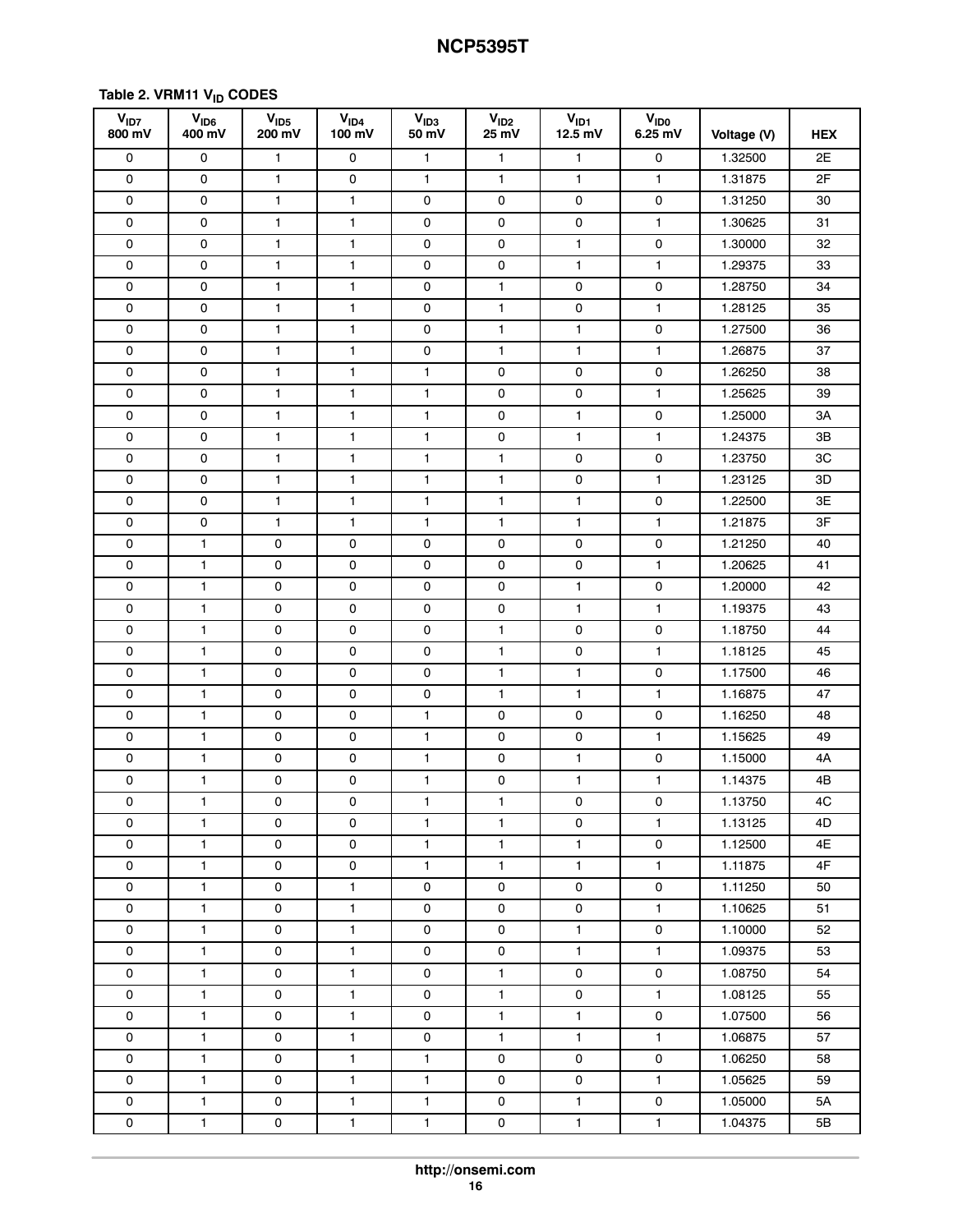#### **Table [2.](#page-14-0) VRM11 VID CODES**

| V <sub>ID7</sub><br>800 mV | V <sub>ID6</sub><br>400 mV | V <sub>1D5</sub><br>200 mV | V <sub>1D4</sub><br>100 mV | V <sub>ID3</sub><br>50 mV | V <sub>ID2</sub><br>25 mV | $V_{ID1}$<br>$12.5$ mV | <b>V<sub>IDO</sub></b><br>$6.25$ mV | Voltage (V) | <b>HEX</b> |
|----------------------------|----------------------------|----------------------------|----------------------------|---------------------------|---------------------------|------------------------|-------------------------------------|-------------|------------|
| 0                          | 1                          | 0                          | 1                          | $\mathbf{1}$              | $\mathbf{1}$              | 0                      | 0                                   | 1.03750     | 5C         |
| $\mathsf 0$                | 1                          | 0                          | 1                          | $\mathbf{1}$              | $\mathbf{1}$              | $\mathsf{O}\xspace$    | 1                                   | 1.03125     | 5D         |
| $\mathsf 0$                | 1                          | 0                          | 1                          | $\mathbf{1}$              | $\mathbf{1}$              | $\mathbf{1}$           | 0                                   | 1.02500     | 5E         |
| 0                          | $\mathbf{1}$               | 0                          | $\mathbf{1}$               | $\mathbf{1}$              | $\mathbf{1}$              | $\mathbf{1}$           | $\mathbf{1}$                        | 1.01875     | 5F         |
| 0                          | $\mathbf{1}$               | 1                          | 0                          | 0                         | 0                         | 0                      | 0                                   | 1.01250     | 60         |
| $\mathsf 0$                | 1                          | 1                          | 0                          | $\mathsf{O}$              | $\mathsf 0$               | $\mathsf{O}\xspace$    | 1                                   | 1.00625     | 61         |
| $\mathbf 0$                | $\mathbf{1}$               | 1                          | 0                          | 0                         | $\mathsf 0$               | $\mathbf{1}$           | 0                                   | 1.00000     | 62         |
| 0                          | 1                          | $\mathbf{1}$               | 0                          | 0                         | 0                         | $\mathbf{1}$           | $\mathbf{1}$                        | 0.99375     | 63         |
| 0                          | $\mathbf{1}$               | 1                          | 0                          | 0                         | $\mathbf{1}$              | 0                      | 0                                   | 0.98750     | 64         |
| 0                          | 1                          | 1                          | 0                          | 0                         | $\mathbf{1}$              | 0                      | 1                                   | 0.98125     | 65         |
| 0                          | $\mathbf{1}$               | 1                          | 0                          | 0                         | $\mathbf{1}$              | $\mathbf{1}$           | 0                                   | 0.97500     | 66         |
| $\mathsf 0$                | 1                          | 1                          | $\mathsf{O}\xspace$        | $\mathsf{O}$              | $\mathbf{1}$              | $\mathbf{1}$           | 1                                   | 0.96875     | 67         |
| $\mathsf 0$                | 1                          | 1                          | 0                          | $\mathbf{1}$              | $\mathsf 0$               | 0                      | 0                                   | 0.96250     | 68         |
| 0                          | $\mathbf{1}$               | $\mathbf{1}$               | 0                          | $\mathbf{1}$              | 0                         | 0                      | $\mathbf{1}$                        | 0.95625     | 69         |
| 0                          | 1                          | 1                          | 0                          | $\mathbf{1}$              | 0                         | $\mathbf{1}$           | 0                                   | 0.95000     | 6A         |
| $\mathsf 0$                | 1                          | 1                          | 0                          | $\mathbf{1}$              | $\mathsf 0$               | $\mathbf{1}$           | $\mathbf{1}$                        | 0.94375     | 6B         |
| $\mathsf 0$                | 1                          | 1                          | 0                          | $\mathbf{1}$              | $\mathbf{1}$              | $\mathsf{O}\xspace$    | $\mathsf{O}\xspace$                 | 0.93750     | 6C         |
| 0                          | 1                          | 1                          | 0                          | $\mathbf{1}$              | $\mathbf{1}$              | 0                      | $\mathbf{1}$                        | 0.93125     | 6D         |
| $\mathsf 0$                | $\mathbf{1}$               | 1                          | 0                          | $\mathbf{1}$              | $\mathbf{1}$              | $\mathbf{1}$           | $\mathsf{O}\xspace$                 | 0.92500     | 6E         |
| 0                          | 1                          | 1                          | 0                          | $\mathbf{1}$              | $\mathbf{1}$              | $\mathbf{1}$           | $\mathbf{1}$                        | 0.91875     | 6F         |
| 0                          | 1                          | 1                          | 1                          | 0                         | $\mathsf{O}\xspace$       | $\mathsf{O}\xspace$    | 0                                   | 0.91250     | 70         |
| $\mathsf 0$                | 1                          | 1                          | 1                          | 0                         | 0                         | 0                      | $\mathbf{1}$                        | 0.90625     | 71         |
| $\mathsf 0$                | 1                          | 1                          | 1                          | 0                         | 0                         | $\mathbf{1}$           | 0                                   | 0.90000     | 72         |
| 0                          | $\mathbf{1}$               | 1                          | $\mathbf{1}$               | 0                         | 0                         | $\mathbf{1}$           | $\mathbf{1}$                        | 0.89375     | 73         |
| 0                          | 1                          | 1                          | 1                          | 0                         | $\mathbf{1}$              | 0                      | 0                                   | 0.88750     | 74         |
| $\mathsf 0$                | $\mathbf{1}$               | 1                          | 1                          | 0                         | $\mathbf{1}$              | $\mathsf{O}\xspace$    | $\mathbf{1}$                        | 0.88125     | 75         |
| $\mathsf 0$                | $\mathbf{1}$               | 1                          | 1                          | 0                         | $\mathbf{1}$              | $\mathbf{1}$           | 0                                   | 0.87500     | 76         |
| 0                          | 1                          | 1                          | 1                          | 0                         | $\mathbf{1}$              | $\mathbf{1}$           | $\mathbf{1}$                        | 0.86875     | 77         |
| $\mathsf 0$                | $\mathbf{1}$               | 1                          | 1                          | $\mathbf{1}$              | 0                         | 0                      | 0                                   | 0.86250     | 78         |
| $\mathsf 0$                | 1                          | 1                          | 1                          | 1                         | $\mathsf 0$               | 0                      | 1                                   | 0.85625     | 79         |
| $\pmb{0}$                  | 1                          | $\mathbf{1}$               | 1                          | 1                         | 0                         | 1                      | 0                                   | 0.85000     | 7A         |
| 0                          | $\mathbf{1}$               | $\mathbf{1}$               | $\mathbf{1}$               | $\mathbf{1}$              | 0                         | $\mathbf{1}$           | $\mathbf{1}$                        | 0.84375     | 7B         |
| $\mathsf{O}$               | $\mathbf{1}$               | $\mathbf{1}$               | $\mathbf{1}$               | $\mathbf{1}$              | $\mathbf{1}$              | 0                      | 0                                   | 0.83750     | 7C         |
| 0                          | $\mathbf{1}$               | $\mathbf{1}$               | $\mathbf{1}$               | $\mathbf{1}$              | $\mathbf{1}$              | 0                      | $\mathbf{1}$                        | 0.83125     | 7D         |
| $\mathsf{O}$               | $\mathbf{1}$               | $\mathbf{1}$               | $\mathbf{1}$               | $\mathbf{1}$              | $\mathbf{1}$              | $\mathbf{1}$           | 0                                   | 0.82500     | 7E         |
| 0                          | $\mathbf{1}$               | $\mathbf{1}$               | $\mathbf{1}$               | $\mathbf{1}$              | $\mathbf{1}$              | $\mathbf{1}$           | $\mathbf{1}$                        | 0.81875     | 7F         |
| $\mathbf{1}$               | $\mathsf{O}$               | 0                          | 0                          | 0                         | 0                         | $\mathsf{O}$           | 0                                   | 0.81250     | 80         |
| $\mathbf{1}$               | 0                          | 0                          | 0                          | 0                         | $\mathsf{O}$              | 0                      | $\mathbf{1}$                        | 0.80625     | 81         |
| $\mathbf{1}$               | 0                          | 0                          | 0                          | 0                         | 0                         | $\mathbf{1}$           | 0                                   | 0.80000     | 82         |
| $\mathbf{1}$               | 0                          | 0                          | 0                          | 0                         | 0                         | $\mathbf{1}$           | $\mathbf{1}$                        | 0.79375     | 83         |
| $\mathbf{1}$               | $\mathsf{O}$               | 0                          | 0                          | 0                         | $\mathbf{1}$              | 0                      | 0                                   | 0.78750     | 84         |
| $\mathbf{1}$               | $\mathsf{O}$               | $\mathsf{O}\xspace$        | $\mathsf{O}\xspace$        | $\mathsf{o}\,$            | $\mathbf{1}$              | $\mathsf{O}\xspace$    | $\mathbf{1}$                        | 0.78125     | 85         |
| $\mathbf{1}$               | 0                          | 0                          | 0                          | 0                         | $\mathbf{1}$              | $\mathbf{1}$           | $\mathsf{O}$                        | 0.77500     | 86         |
| $\mathbf{1}$               | 0                          | 0                          | 0                          | 0                         | $\mathbf{1}$              | $\mathbf{1}$           | $\mathbf{1}$                        | 0.76875     | 87         |
| $\mathbf{1}$               | 0                          | 0                          | 0                          | $\mathbf{1}$              | $\mathsf{O}$              | 0                      | $\mathsf{O}$                        | 0.76250     | 88         |
| $\mathbf{1}$               | $\mathsf{O}$               | 0                          | 0                          | $\mathbf{1}$              | $\mathsf{O}$              | 0                      | $\mathbf{1}$                        | 0.75625     | 89         |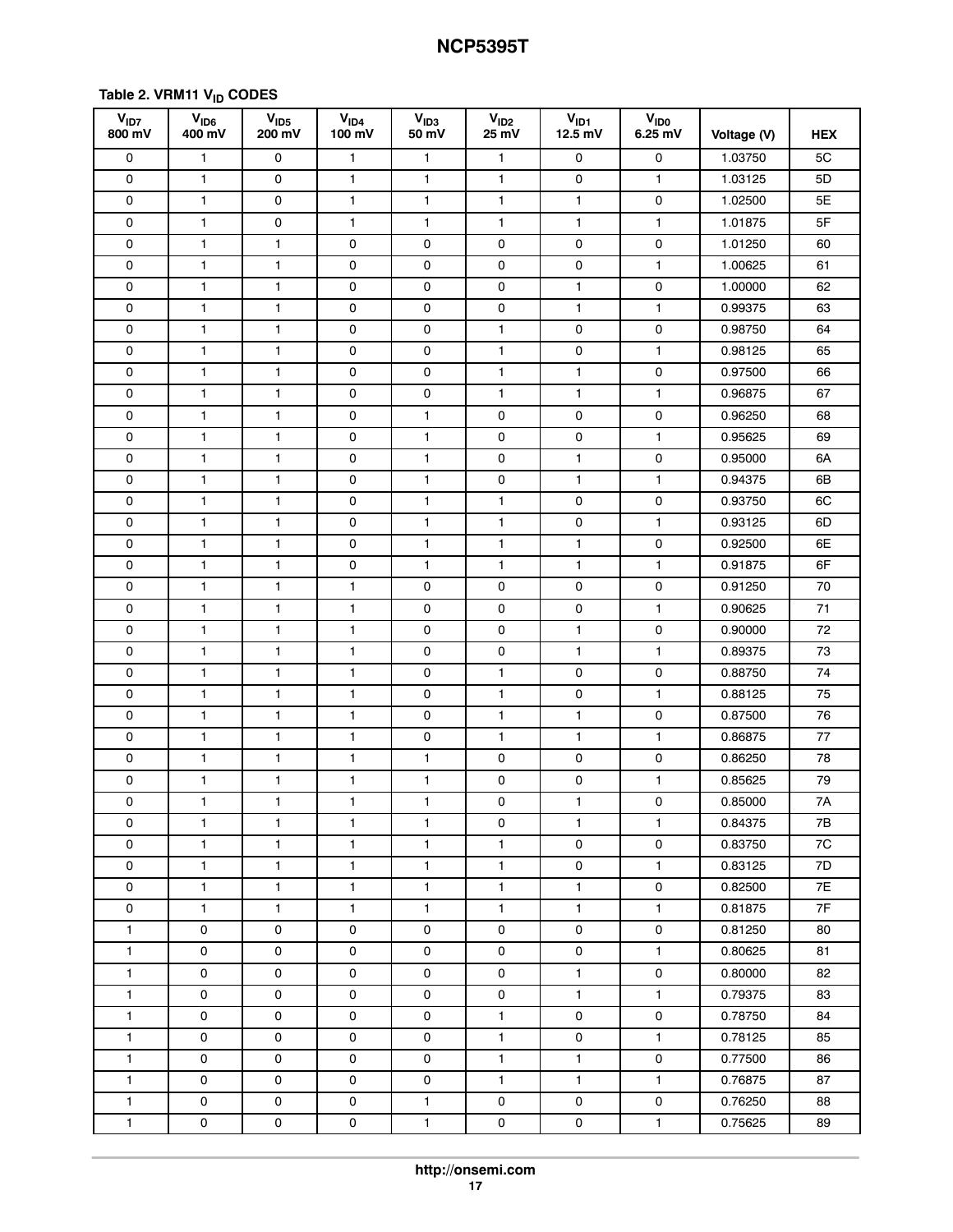#### **Table [2.](#page-14-0) VRM11 VID CODES**

| V <sub>ID7</sub><br>800 mV | V <sub>ID6</sub><br>400 mV | V <sub>ID5</sub><br>200 mV | V <sub>1D4</sub><br>100 mV | V <sub>1D3</sub><br>50 mV | V <sub>ID2</sub><br>25 mV | V <sub>ID1</sub><br>$12.5$ mV | <b>V<sub>IDO</sub></b><br>6.25 mV | Voltage (V) | <b>HEX</b>     |
|----------------------------|----------------------------|----------------------------|----------------------------|---------------------------|---------------------------|-------------------------------|-----------------------------------|-------------|----------------|
| $\mathbf{1}$               | 0                          | 0                          | 0                          | $\mathbf{1}$              | 0                         | $\mathbf{1}$                  | 0                                 | 0.75000     | 8A             |
| $\mathbf{1}$               | 0                          | 0                          | 0                          | $\mathbf{1}$              | 0                         | $\mathbf{1}$                  | $\mathbf{1}$                      | 0.74375     | 8Β             |
| $\mathbf{1}$               | 0                          | 0                          | 0                          | $\mathbf{1}$              | $\mathbf{1}$              | 0                             | 0                                 | 0.73750     | 8C             |
| $\mathbf{1}$               | 0                          | 0                          | 0                          | $\mathbf{1}$              | $\mathbf{1}$              | 0                             | $\mathbf{1}$                      | 0.73125     | 8D             |
| $\mathbf{1}$               | 0                          | 0                          | $\mathsf{O}$               | $\mathbf{1}$              | $\mathbf{1}$              | $\mathbf{1}$                  | $\mathsf{O}\xspace$               | 0.72500     | 8E             |
| $\mathbf{1}$               | 0                          | 0                          | 0                          | $\mathbf{1}$              | $\mathbf{1}$              | 1                             | $\mathbf{1}$                      | 0.71875     | 8F             |
| $\mathbf{1}$               | 0                          | 0                          | $\mathbf{1}$               | 0                         | 0                         | 0                             | 0                                 | 0.71250     | 90             |
| $\mathbf{1}$               | 0                          | 0                          | 1                          | 0                         | 0                         | 0                             | 1                                 | 0.70625     | 91             |
| $\mathbf{1}$               | 0                          | 0                          | $\mathbf{1}$               | 0                         | $\mathsf 0$               | $\mathbf{1}$                  | $\mathsf{O}\xspace$               | 0.70000     | 92             |
| $\mathbf{1}$               | 0                          | 0                          | $\mathbf{1}$               | $\mathsf{O}$              | $\mathsf 0$               | $\mathbf{1}$                  | 1                                 | 0.69375     | 93             |
| $\mathbf{1}$               | 0                          | 0                          | $\mathbf{1}$               | 0                         | $\mathbf{1}$              | 0                             | 0                                 | 0.68750     | 94             |
| $\mathbf{1}$               | 0                          | 0                          | $\mathbf{1}$               | 0                         | $\mathbf{1}$              | 0                             | $\mathbf{1}$                      | 0.68125     | 95             |
| $\mathbf{1}$               | 0                          | 0                          | $\mathbf{1}$               | 0                         | $\mathbf{1}$              | $\mathbf{1}$                  | 0                                 | 0.67500     | 96             |
| $\mathbf{1}$               | 0                          | 0                          | 1                          | 0                         | $\mathbf{1}$              | $\mathbf{1}$                  | $\mathbf{1}$                      | 0.66875     | 97             |
| $\mathbf{1}$               | 0                          | 0                          | $\mathbf{1}$               | $\mathbf{1}$              | $\mathsf 0$               | $\mathsf{O}\xspace$           | $\mathsf{O}\xspace$               | 0.66250     | 98             |
| $\mathbf{1}$               | 0                          | 0                          | $\mathbf{1}$               | $\mathbf{1}$              | 0                         | 0                             | 1                                 | 0.65625     | 99             |
| $\mathbf{1}$               | 0                          | 0                          | $\mathbf{1}$               | $\mathbf{1}$              | 0                         | $\mathbf{1}$                  | 0                                 | 0.65000     | <b>9A</b>      |
| $\mathbf{1}$               | 0                          | 0                          | 1                          | $\mathbf{1}$              | 0                         | $\mathbf{1}$                  | $\mathbf{1}$                      | 0.64375     | 9B             |
| $\mathbf{1}$               | 0                          | 0                          | $\mathbf{1}$               | $\mathbf{1}$              | $\mathbf{1}$              | 0                             | 0                                 | 0.63750     | 9C             |
| $\mathbf{1}$               | 0                          | 0                          | $\mathbf{1}$               | $\mathbf{1}$              | $\mathbf{1}$              | 0                             | $\mathbf{1}$                      | 0.63125     | 9D             |
| $\mathbf{1}$               | 0                          | 0                          | $\mathbf{1}$               | $\mathbf{1}$              | $\mathbf{1}$              | $\mathbf{1}$                  | 0                                 | 0.62500     | 9E             |
| $\mathbf{1}$               | 0                          | 0                          | $\mathbf{1}$               | $\mathbf{1}$              | 1                         | 1                             | 1                                 | 0.61875     | 9F             |
| $\mathbf{1}$               | 0                          | 1                          | 0                          | 0                         | 0                         | 0                             | 0                                 | 0.61250     | A0             |
| $\mathbf{1}$               | 0                          | 1                          | 0                          | 0                         | 0                         | 0                             | $\mathbf{1}$                      | 0.60625     | A1             |
| $\mathbf{1}$               | 0                          | 1                          | $\mathsf{O}$               | $\mathsf{O}$              | $\mathsf 0$               | $\mathbf{1}$                  | $\mathsf{O}\xspace$               | 0.60000     | A <sub>2</sub> |
| $\mathbf{1}$               | 0                          | 1                          | 0                          | 0                         | 0                         | 1                             | $\mathbf{1}$                      | 0.59375     | A3             |
| $\mathbf{1}$               | 0                          | $\mathbf{1}$               | 0                          | 0                         | $\mathbf{1}$              | 0                             | 0                                 | 0.58750     | A4             |
| $\mathbf{1}$               | 0                          | 1                          | 0                          | 0                         | $\mathbf{1}$              | 0                             | 1                                 | 0.58125     | A5             |
| $\mathbf{1}$               | 0                          | 1                          | 0                          | 0                         | $\mathbf{1}$              | $\mathbf{1}$                  | 0                                 | 0.57500     | A6             |
| $\mathbf{1}$               | 0                          | 1                          | $\mathsf{O}\xspace$        | $\mathsf{O}$              | $\mathbf{1}$              | 1                             | 1                                 | 0.56875     | A7             |
| $\mathbf{1}$               | 0                          | $\mathbf{1}$               | 0                          | $\mathbf{1}$              | $\mathbf 0$               | 0                             | 0                                 | 0.56250     | A8             |
| $\mathbf{1}$               | 0                          | $\mathbf{1}$               | $\mathsf{O}$               | $\mathbf{1}$              | 0                         | 0                             | $\mathbf{1}$                      | 0.55625     | A9             |
| $\mathbf{1}$               | $\mathsf{O}$               | $\mathbf{1}$               | 0                          | $\mathbf{1}$              | $\mathsf{O}$              | $\mathbf{1}$                  | $\mathsf{O}$                      | 0.55000     | AA             |
| $\mathbf{1}$               | $\mathsf{o}$               | $\mathbf{1}$               | $\mathsf{O}$               | $\mathbf{1}$              | $\mathsf{O}$              | $\mathbf{1}$                  | $\mathbf{1}$                      | 0.54375     | AB             |
| $\mathbf{1}$               | $\mathsf{o}$               | $\mathbf{1}$               | $\mathsf{O}$               | $\mathbf{1}$              | $\mathbf{1}$              | $\mathsf{O}$                  | $\mathsf{O}$                      | 0.53750     | AC             |
| $\mathbf{1}$               | 0                          | $\mathbf{1}$               | 0                          | $\mathbf{1}$              | $\mathbf{1}$              | 0                             | $\mathbf{1}$                      | 0.53125     | AD             |
| $\mathbf{1}$               | 0                          | $\mathbf{1}$               | 0                          | $\mathbf{1}$              | $\mathbf{1}$              | $\mathbf{1}$                  | $\mathsf{O}$                      | 0.52500     | AE             |
| $\mathbf{1}$               | 0                          | $\mathbf{1}$               | $\mathsf{O}$               | $\mathbf{1}$              | $\mathbf{1}$              | $\mathbf{1}$                  | $\mathbf{1}$                      | 0.51875     | AF             |
| $\mathbf{1}$               | $\mathsf{o}$               | $\mathbf{1}$               | $\mathbf{1}$               | 0                         | 0                         | $\mathsf{O}$                  | 0                                 | 0.51250     | B0             |
| $\mathbf{1}$               | $\mathsf{o}$               | $\mathbf{1}$               | $\mathbf{1}$               | 0                         | 0                         | 0                             | $\mathbf{1}$                      | 0.50625     | B1             |
| $\mathbf{1}$               | 0                          | $\mathbf{1}$               | $\mathbf{1}$               | 0                         | 0                         | $\mathbf{1}$                  | 0                                 | 0.50000     | <b>B2</b>      |
| $\mathbf{1}$               | $\mathbf{1}$               | $\mathbf{1}$               | $\mathbf{1}$               | $\mathbf{1}$              | $\mathbf{1}$              | $\mathbf{1}$                  | 0                                 | <b>OFF</b>  | FE.            |
| $\mathbf{1}$               | $\mathbf{1}$               | $\mathbf{1}$               | $\mathbf{1}$               | $\mathbf{1}$              | $\mathbf{1}$              | $\mathbf{1}$                  | $\mathbf 1$                       | <b>OFF</b>  | FF             |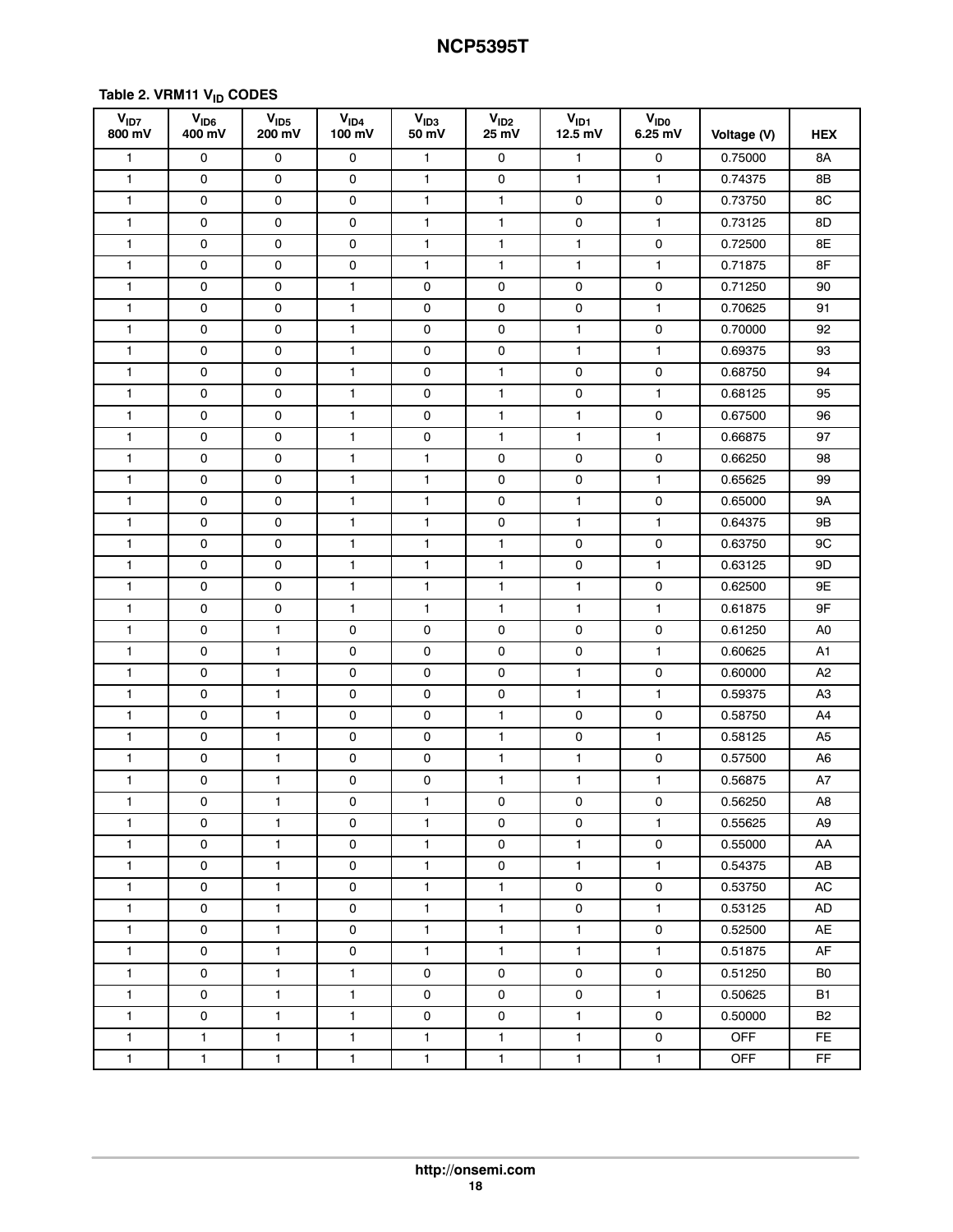<span id="page-18-0"></span>

| <b>Parameter</b>        | <b>Test Condition</b>    | <b>MIN</b>               | <b>TYP</b>               | <b>MAX</b>   | <b>Units</b> |
|-------------------------|--------------------------|--------------------------|--------------------------|--------------|--------------|
| <b>AMD DAC</b>          |                          |                          |                          |              |              |
| System Voltage Accuracy | $1.0 V <$ DAC $<$ 1.55V  | $\overline{\phantom{0}}$ | $\overline{\phantom{0}}$ | ±0.5         | %            |
|                         | $0.6 V \leq DAC < 1.0 V$ | $\overline{\phantom{0}}$ | $\overline{\phantom{0}}$ | ±1.0         | %            |
|                         | $0.375$ V < DAC < 0.6V   | -                        |                          | $-2.0. +3.0$ | %            |

5. NOTE: Internal DAC voltage is centered 19 mV below the listed voltage for VR11.1. No DAC offset is implemented for AMD operation. DAC should be equal to the Nominal V $_{\rm out}$  shown in the table.

|                  |                  | Nominal          |                  |                  |      |                  |        |
|------------------|------------------|------------------|------------------|------------------|------|------------------|--------|
| V <sub>ID5</sub> | V <sub>ID4</sub> | V <sub>ID3</sub> | V <sub>1D2</sub> | V <sub>ID1</sub> | VIDO | $V_{\text{out}}$ | Units  |
| 0                | 0                | 0                | 0                | 0                | 0    | 1.550            | $\vee$ |
| 0                | 0                | 0                | 0                | 0                | 1    | 1.525            | v      |
| 0                | 0                | 0                | 0                | 1                | 0    | 1.500            | V      |
| 0                | 0                | 0                | 0                | 1                | 1    | 1.475            | V      |
| 0                | 0                | 0                | 1                | 0                | 0    | 1.450            | V      |
| 0                | 0                | 0                | 1                | 0                | 1    | 1.425            | V      |
| 0                | 0                | 0                | 1                | 1                | 0    | 1.400            | V      |
| 0                | 0                | 0                | 1                | 1                | 1    | 1.375            | V      |
| 0                | 0                | 1                | 0                | 0                | 0    | 1.350            | V      |
| 0                | 0                | 1                | 0                | 0                | 1    | 1.325            | V      |
| 0                | 0                | 1                | 0                | 1                | 0    | 1.300            | $\vee$ |
| 0                | 0                | 1                | 0                | 1                | 1    | 1.275            | V      |
| 0                | 0                | 1                | 1                | 0                | 0    | 1.250            | V      |
| 0                | 0                | 1                | 1                | 0                | 1    | 1.225            | V      |
| 0                | 0                | 1                | 1                | 1                | 0    | 1.200            | V      |
| 0                | 0                | 1                | 1                | 1                | 1    | 1.175            | V      |
| 0                | 1                | 0                | 0                | 0                | 0    | 1.150            | V      |
| 0                | 1                | 0                | 0                | 0                | 1    | 1.125            | V      |
| 0                | 1                | 0                | 0                | 1                | 0    | 1.100            | V      |
| 0                | 1                | 0                | 0                | 1                | 1    | 1.075            | V      |
| 0                | 1                | 0                | 1                | 0                | 0    | 1.050            | V      |
| 0                | 1                | 0                | 1                | 0                | 1    | 1.025            | V      |
| 0                | 1                | 0                | 1                | 1                | 0    | 1.000            | V      |
| 0                | 1                | 0                | 1                | 1                | 1    | 0.975            | V      |
| 0                | 1                | 1                | 0                | 0                | 0    | 0.950            | V      |
| 0                | 1                | 1                | 0                | 0                | 1    | 0.925            | V      |
| 0                | 1                | 1                | 0                | 1                | 0    | 0.900            | V      |
| 0                | 1                | 1                | 0                | 1                | 1    | 0.875            | V      |
| 0                | 1                | 1                | 1                | 0                | 0    | 0.850            | V      |
| 0                | 1                | 1                | 1                | 0                | 1    | 0.825            | V      |
| 0                | 1                | 1                | 1                | 1                | 0    | 0.800            | V      |
| 0                | 1                | 1                | 1                | 1                | 1    | 0.775            | V      |
| 1                | 0                | 0                | 0                | 0                | 0    | 0.7625           | V      |
| 1                | 0                | 0                | 0                | 0                | 1    | 0.7500           | V      |

### **Table 3. AMD PROCESSOR 6−BIT VID CODE**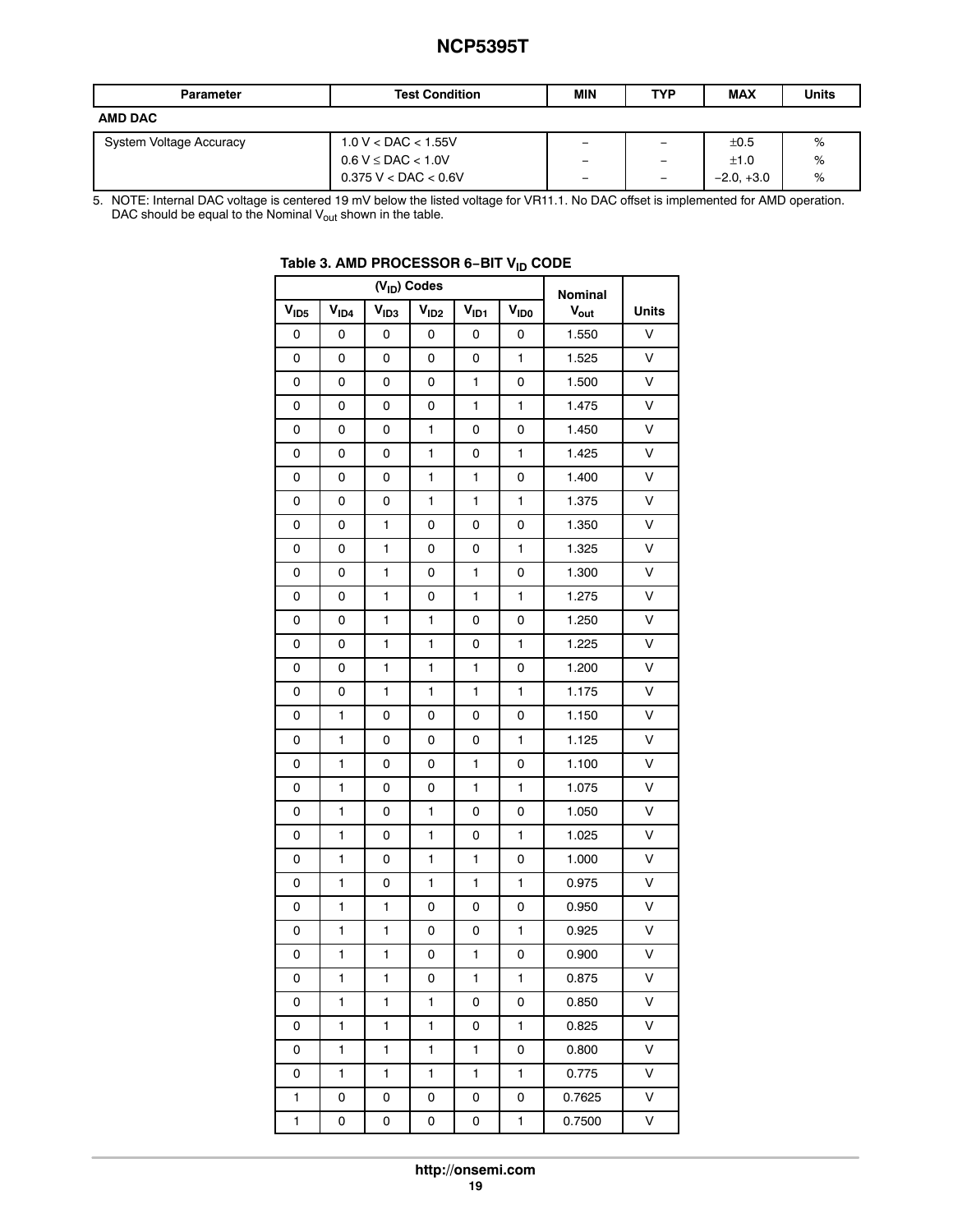|                  | טוי<br>$(V_{ID})$ Codes |                  |                  |              |                  |                                    |                         |  |  |  |
|------------------|-------------------------|------------------|------------------|--------------|------------------|------------------------------------|-------------------------|--|--|--|
| V <sub>ID5</sub> | V <sub>ID4</sub>        | V <sub>ID3</sub> | V <sub>ID2</sub> | $V_{ID1}$    | V <sub>IDO</sub> | <b>Nominal</b><br>$V_{\text{out}}$ | <b>Units</b>            |  |  |  |
| $\mathbf{1}$     | 0                       | 0                | 0                | 1            | 0                | 0.7375                             | V                       |  |  |  |
| 1                | 0                       | 0                | 0                | 1            | 1                | 0.7250                             | V                       |  |  |  |
|                  |                         |                  |                  |              |                  |                                    | V                       |  |  |  |
| 1                | 0                       | 0                | 1                | 0            | 0                | 0.7125                             |                         |  |  |  |
| 1                | 0                       | 0                | 1                | 0            | 1                | 0.7000                             | V                       |  |  |  |
| 1                | 0                       | 0                | 1                | $\mathbf{1}$ | 0                | 0.6875                             | V                       |  |  |  |
| 1                | 0                       | 0                | 1                | 1            | 1                | 0.6750                             | V                       |  |  |  |
| 1                | 0                       | 1                | 0                | 0            | 0                | 0.6625                             | $\vee$                  |  |  |  |
| 1                | 0                       | 1                | 0                | 0            | 1                | 0.6500                             | V                       |  |  |  |
| 1                | 0                       | 1                | 0                | 1            | 0                | 0.6375                             | V                       |  |  |  |
| 1                | 0                       | 1                | 0                | 1            | 1                | 0.6250                             | V                       |  |  |  |
| 1                | 0                       | 1                | 1                | 0            | 0                | 0.6125                             | V                       |  |  |  |
| 1                | 0                       | 1                | 1                | 0            | 1                | 0.6000                             | V                       |  |  |  |
| 1                | 0                       | 1                | 1                | 1            | 0                | 0.5875                             | $\vee$                  |  |  |  |
| 1                | 0                       | $\blacksquare$   | $\mathbf{1}$     | $\mathbf{1}$ | 1                | 0.5750                             | $\vee$                  |  |  |  |
| 1                | 1                       | 0                | 0                | 0            | 0                | 0.5625                             | V                       |  |  |  |
| 1                | 1                       | 0                | 0                | 0            | 1                | 0.5500                             | $\vee$                  |  |  |  |
| 1                | 1                       | 0                | 0                | $\mathbf{1}$ | 0                | 0.5375                             | $\vee$                  |  |  |  |
| 1                | 1                       | 0                | 0                | 1            | 1                | 0.5250                             | $\vee$                  |  |  |  |
| 1                | 1                       | 0                | 1                | 0            | 0                | 0.5125                             | $\vee$                  |  |  |  |
| 1                | 1                       | 0                | $\mathbf{1}$     | 0            | 1                | 0.5000                             | $\vee$                  |  |  |  |
| 1                | 1                       | 0                | 1                | 1            | 0                | 0.4875                             | V                       |  |  |  |
| 1                | 1                       | 0                | 1                | 1            | 1                | 0.4750                             | V                       |  |  |  |
| 1                | 1                       | 1                | 0                | 0            | 0                | 0.4625                             | $\vee$                  |  |  |  |
| 1                | 1                       | 1                | 0                | 0            | 1                | 0.4500                             | V                       |  |  |  |
| 1                | 1                       | 1                | 0                | 1            | 0                | 0.4375                             | V                       |  |  |  |
| 1                | 1                       | 1                | 0                | $\mathbf{1}$ | 1                | 0.4250                             | $\overline{\mathsf{v}}$ |  |  |  |
| 1                | 1                       | 1                | 1                | 0            | 0                | 0.4125                             | V                       |  |  |  |
| 1                | 1                       | 1                | 1                | 0            | 1                | 0.4000                             | v                       |  |  |  |
| $\mathbf{1}$     | 1                       | 1                | 1                | 1            | 0                | 0.3875                             | $\vee$                  |  |  |  |
| 1                | 1                       | $\mathbf{1}$     | 1                | 1            | $\mathbf{1}$     | 0.3750                             | $\overline{\mathsf{v}}$ |  |  |  |

### **Table [3.](#page-18-0) AMD PROCESSOR 6−BIT VID CODE**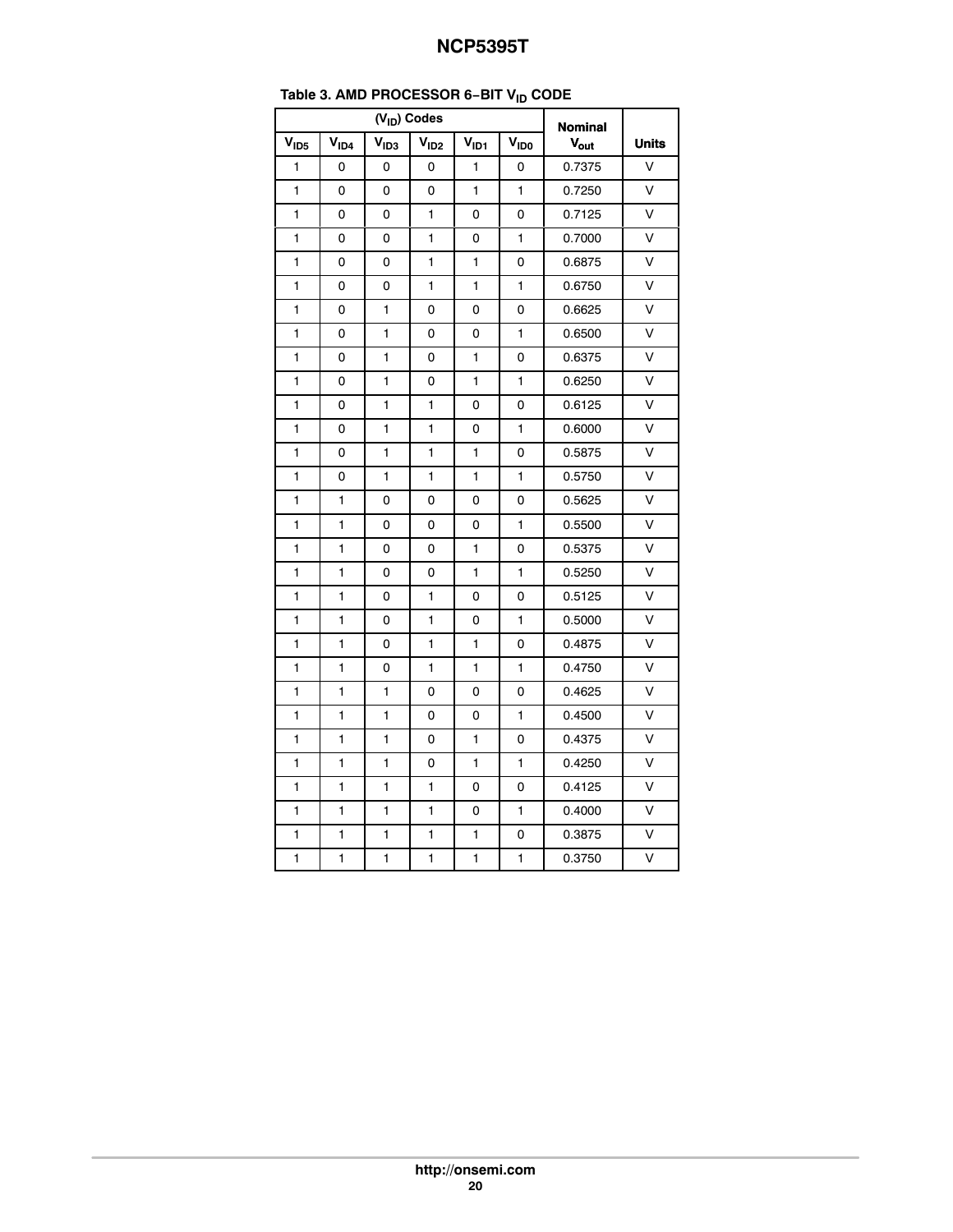#### **FUNCTIONAL DESCRIPTIONS**

#### **General**

The NCP5395T dual edge modulated multiphase PWM controller is specifically designed with the necessary features for a high current CPU system. The IC consists of the following blocks: Precision Flexible DAC, Differential Remote Voltage Sense Amplifier, High Performance Voltage Error Amplifier, Differential Current Feedback Amplifiers, Precision Oscillator and Saw−tooth Generator, and PWM Comparators with Hysteresis. The controller also supports power saving mode as per Intel VR11.1 by accurately monitoring the current and switching between multi−phase and single phase operations as requested by the microprocessor system. Protection features include: Undervoltage Lockout, Soft−Start, Overcurrent Protection, Overvoltage Protection, and Power Good Monitor.

#### **Precision Programmable DAC**

A precision flexible DAC is provided. The DAC will conform to 2 different specifications: AMD or VR11.1. The VID7/AMD pin is provided to determine which DAC specification will be used and which soft−start mode the part will use for power up. There are two soft−start modes. If VID7/AMD is above it's threshold the device will soft−start and ramp directly to the DAC code present on the VID inputs. The following truth table describes the functionality:

| VID7/AMD Pin     | VID7       | Fnable Pin<br>Mode | Soft-Start<br>Mode |
|------------------|------------|--------------------|--------------------|
| Above AMD        | Not active | <b>AMD</b>         | Ramp to            |
| Threshold        |            | Thresholds         | VID                |
| <b>Below AMD</b> | Active     | <b>VR11.1</b>      | Ramp to            |
| Threshold        |            | Thresholds         | Vboot              |

#### **VID Inputs**

VID0−VID7 control the target regulation voltage during normal operation. In AMD mode the VID capture is enabled just before soft−start. In VR11 mode the VID capture is enabled at the end of the  $V_{\text{BOOT}}$  waiting period. If the VID is valid the DAC will track to it. If an invalid VID occurs it will be ignored for 10  $\mu$ s before the controller shuts down.

#### **Remote Sense Amplifier**

A high performance differential amplifier is provided to accurately sense the output voltage of the regulator. The non−inverting input should be connected to the regulator's output voltage. The inverting input should be connected to the return line of the regulator. Both connection points are intended to be at a remote point so that the most accurate reading of the output voltage can be obtained. The amplifier is configured in a very unique way. First, the gain of the amplifier is internally set to unity. Second, both the inverting and non−inverting inputs of the amplifier are summing nodes. The inverting input sums the output voltage return voltage with the DAC voltage. The non−inverting input sums the remote output voltage with a 1.3 V reference. The resulting voltage at the output of the remote sense amplifier is:

$$
V_{\text{Diffout}} = V_{\text{out}} + 1.3 V - V_{\text{dac}} - V_{\text{outreturn}}
$$

This signal then goes through a standard compensation circuit and into the inverting input of the error amplifier. The non−inverting input of the error amplifier is also connected to the 1.3 V reference. The 1.3 V reference then is subtracted out and the error signal at the comp pin of the error amplifier is as normally expected:

$$
V_{comp} = V_{dac} - V_{out}
$$

The non−inverting input of the remote sense amplifier is pulled low through a small current sink during a fault condition to prevent accidental charging of the regulator output.

#### **2/3/4 Phase Operation**

The part can be configured to 2−, 3−, or 4−phase mode. In 2− or 3−phase mode, the internal drivers will be used. In 4−phase mode, an external driver must be used to drive phase 4. The NCP5359 driver is suggested to be used with the controller. The input to G4 pin will decide which phase mode the system is in operation. Please refer to the Application Schematics for more information.

#### **High Performance Voltage Error Amplifier**

A high performance voltage error amplifier is provided. The error amplifier's inverting input is VFB and its output is COMP. A standard type 3 compensation circuit is used compensate the system. This involves a 3 pole, 2 zero compensation network. The comp pin is pulled to ground before soft−start for smooth start up.

#### **Differential Current Sense**

Four differential amplifiers are provided to sense the output current of each phase. These current sense amplifiers sense the current through the corresponding phase. A voltage is generated across a current sense element such as an inductor or sense resistor. The sense element should be between 0.3 m $\Omega$  and 1.5 m $\Omega$ . It is possible to sense both negative and positive going current. The information is used to create the signal CSSUM and provide feedback for current sharing.

#### **Precision Oscillator**

A programmable precision oscillator is provided. This oscillator is programmed by the summed resistance of an oscillator resistor and a current limit resistor. The output voltage of this pin is 2V used as the reference for the current limit. The oscillator frequency range is 125 KHz/phase to 1000 KHz/phase. The oscillator frequency is proportional to the current drawn out of the OSC pin. Connecting a resistor  $(R<sub>osc</sub>)$  from OSC pin to the ground will set the target oscillator frequency. The relation between the  $R_{osc}$  and  $F_{sw}$ can be described as below: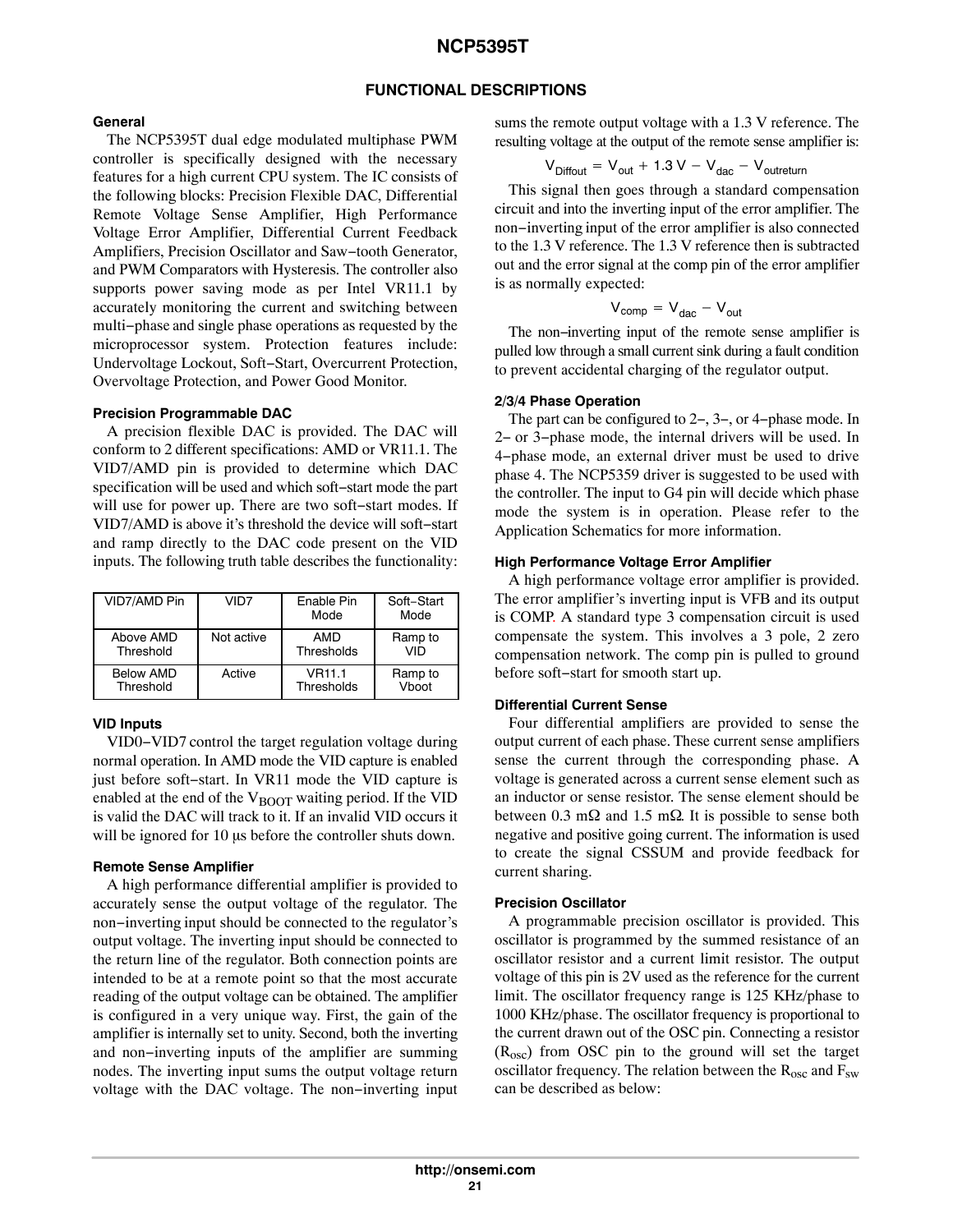$R_{osc} = 15530 \text{ x } F_{sw}^{\prime}(-1.111)$ 

#### **PWM Comparators**

Four PWM comparators are incorporated within the IC. The non−inverting input of the comparators is connected to the output of the error amplifier. The inverting input is connected to a summed output of the phase current and the oscillator ramp voltage with an offset. The output of the comparator generates the PWM control signals.

During steady state operation, the duty cycle will center on the valley of the saw−tooth waveform. During a transient event, the controller will operate somewhat hysteretic, with the duty cycle climbing along either the down ramp, up ramp, or both.

#### **Soft−Start**

Soft−start is implemented internally. A digital counter steps the DAC up from zero to the target voltage based on the predetermined rate in the spec table. There are 2 possible soft start modes: VR11 and AMD. AMD mode simply ramps  $V_{\text{core}}$  from 0 V directly to the DAC setting. The VR11 mode ramps DAC to 1.1 V, pauses for 500 µs, reads the DAC setting, then ramps to the final DAC setting.

#### **Digital Slew Rate Limiter / Soft−Start Block**

The slew rate limiter and the soft−start block are to be implemented with a digital up/down counter controlled by an oscillator that is synchronized to VID line changes. During soft−start the DAC will ramp at the soft−start rate, after soft start is complete the ramp rate will follow either the Intel or the AMD slew rate depending on the mode.

#### **Under Voltage Lockouts**

An under voltage circuit senses the  $V_{CC}$  input of the controller and the  $V_{CCP}$  input of the driver. During power up the input voltage to the controller is monitored. The PWM outputs and the soft start circuit are disabled until the input voltage exceeds the threshold voltage of the comparators. Hysteresis is incorporated within the comparators.

The DRVON is held low until  $V_{CCP}$  reaches the start threshold during startup. If  $V_{CCP}$  decreases below the stop threshold, the output gate will be forced low unit input voltage  $V_{CCP}$  rises above the startup threshold.

#### **Over Current Latch**

A programmable over current latch is incorporated within the IC. The oscillator pin provides the reference voltage for this pin. A resistor divider from the OSC pin generates the ILIM voltage. The latch is set when the current information on  $V_{\text{drop}}$  exceeds the programmed voltage plus a 1.3 V offset. DRVON is immediately set low. To recover the part must be reset by the EN pin or by cycling  $V_{CC}$ .

#### **UVLO Monitor**

If the output voltage falls greater than 300 mV below the DAC voltage for more than 5 us the UVLO comparator will trip sending the VR\_RDY signal low.

#### **Over Voltage Protection**

The output voltage is monitored at the input of the differential amplifier. During normal operation, if the output voltage exceeds the DAC voltage by 185 mV, or 285 mV if in AMD mode, the VR\_RDY flag will transition low the high side gate drivers set to low, and the low side gate drivers are all brought to high until the voltage falls below the OVP threshold. If the over voltage trip 8 times the output voltage will shut down. The OVP will not shut down the controller if it occurs during soft−start. This is to allow the controller to pull the output down to the DAC voltage and start up into a pre−charged output.

#### **V<sub>CCP</sub> Power ON Reset OVP**

The  $V_{CCP}$  power on reset OVP feature is used to protect the CPU during start up. When  $V_{CCP}$  is higher than 3.2 V, the gate driver will monitor the switching node SW pin. If SWNx pin higher than 1.9 V, the bottom gate will be forced to high for discharge of the output capacitor. This works best if the 5 volt standby is diode OR'ed into  $V_{CC}$  with the 12 V rail. The fault mode will be latched and the DRVON pin will be forced to low, unless  $V_{CCP}$  is reduced below the UVLO threshold.

#### **Power Saving Mode**

The controller is designed to allow power saving operation to maintain a maximum efficiency. When a low PSI signal from microcontroller is received, the controller will keep one phase operating while shedding other phases. The active one phase will operate in diode emulation mode, minimizing power losses in light load. The device also maintains an RPM operation in power saving mode. The 12VMON input will be used for two purposes: feedforward input supply information for RPM mode and secondary power input voltage UVLO. When the low PSI signal is de−asserted, the dropped phases will be pulled back in to be ready for heavy load and the device will be back to regular PWM mode.

#### **Adaptive Non−overlap**

The non−overlap dead time control is used to avoid shoot through damage to the power MOSFETs. When the PWM signal pull high, DRVL will go low after a propagation delay, the controller monitors the switching node (SWN) pin voltage and the gate voltage of the MOSFET to know the status of the MOSFET. When the low side MOSFET status is off an internal timer will delay turn on of the high–side MOSFET. When the PWM pull low, gate DRVH will go low after the propagation delay (tpdDRVH). The time to turn off the high side MOSFET is depending on the total gate charge of the high−side MOSFET. A timer will be triggered once the high side MOSFET is turn off to delay the turn on the low−side MOSFET.

#### **Layout Guidelines**

Layout is very important thing for design a DC−DC converter. Bootstrap capacitor and  $V_{in}$  capacitor are most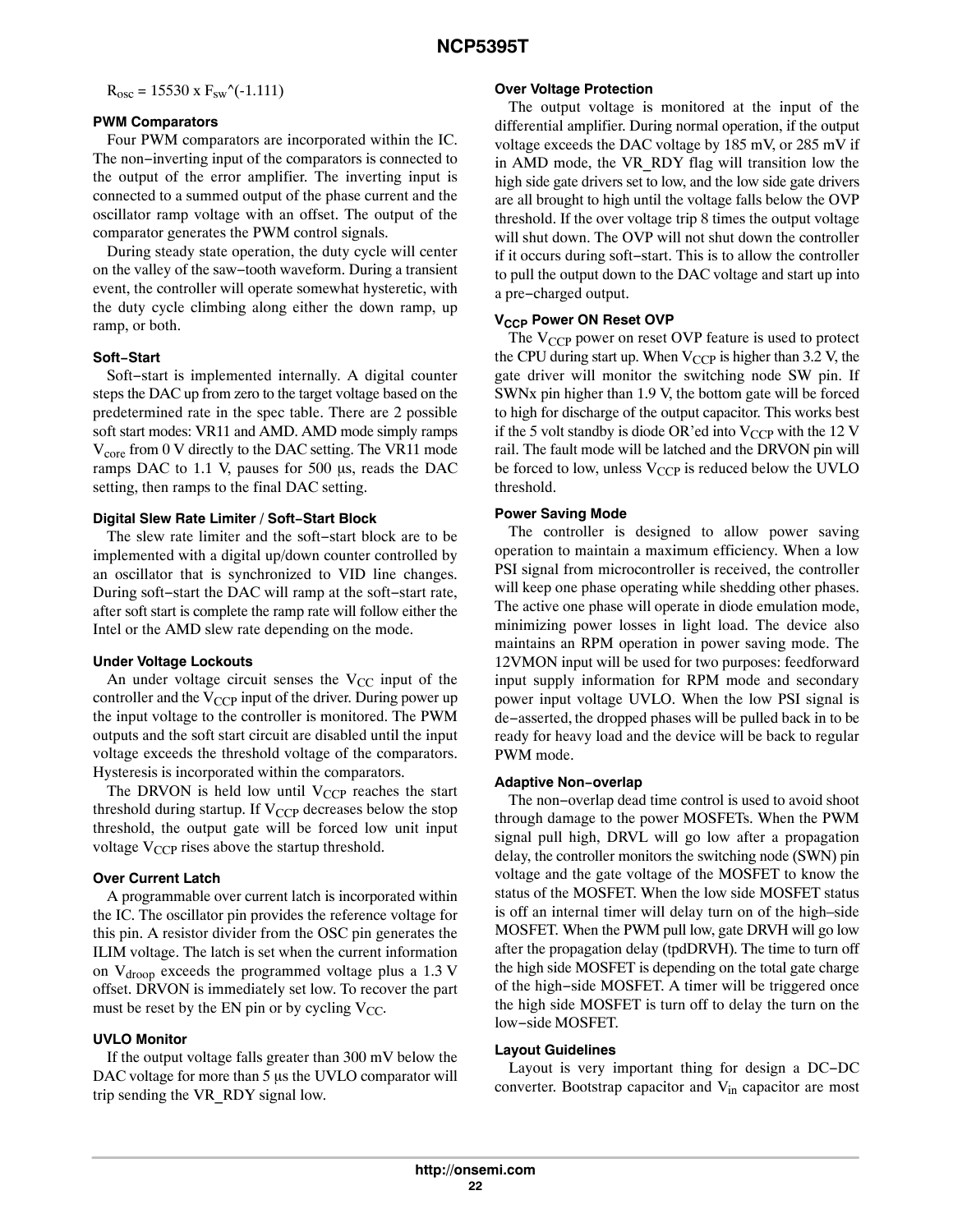critical items, it should be placed as close as to the controller IC. Another item is using a GND plane. Ground plane can provide a good return path for gate drives for reducing the ground noise. Therefore GND pin should be directly connected to the ground plane and close to the low−side

MOSFET source pin. Also, the gate drive trace should be considered. The gate drives has a high di/dt when switching, therefore a minimized gate drives trace can reduce the di/dv, raise and fall time for reduce the switching loss.



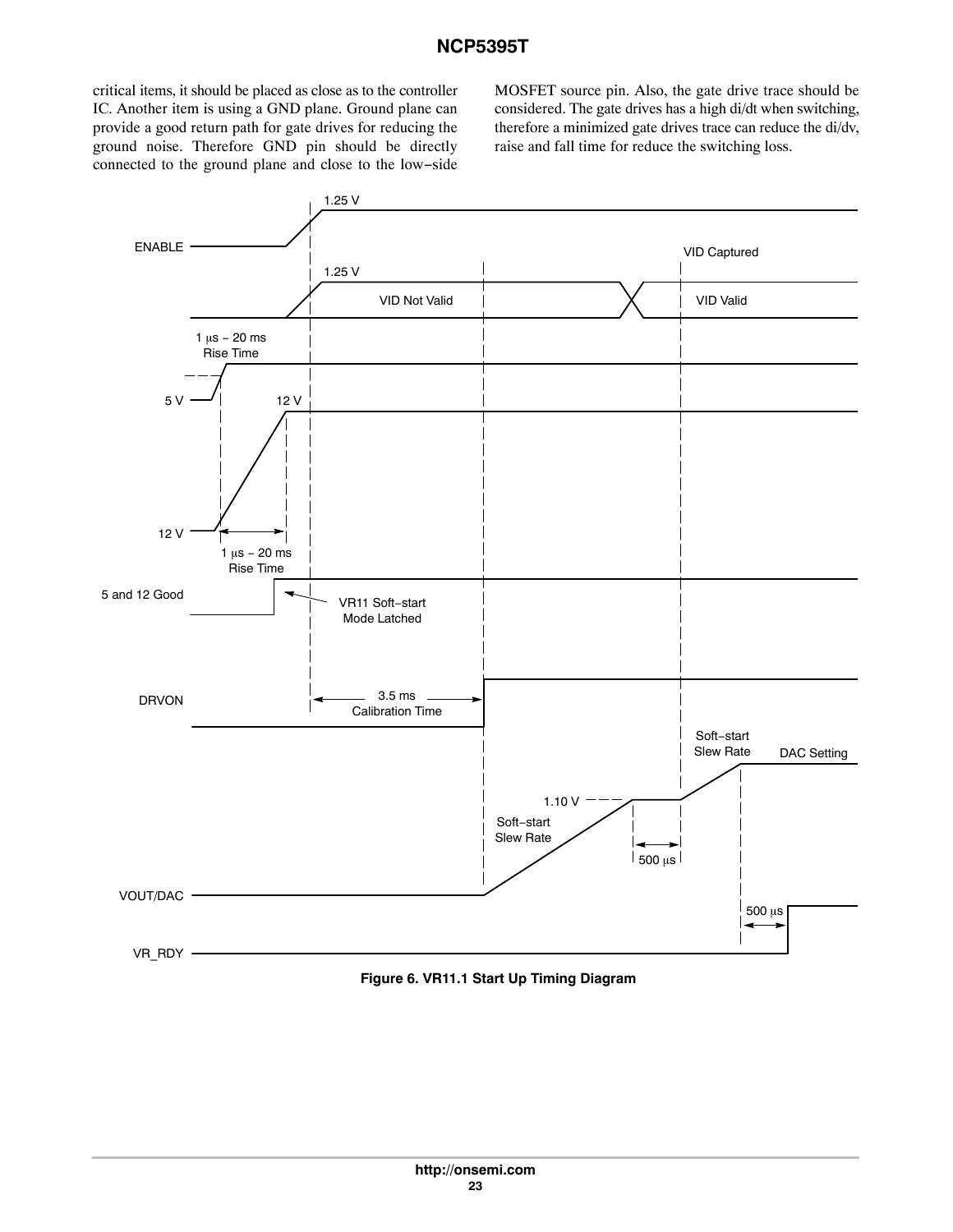